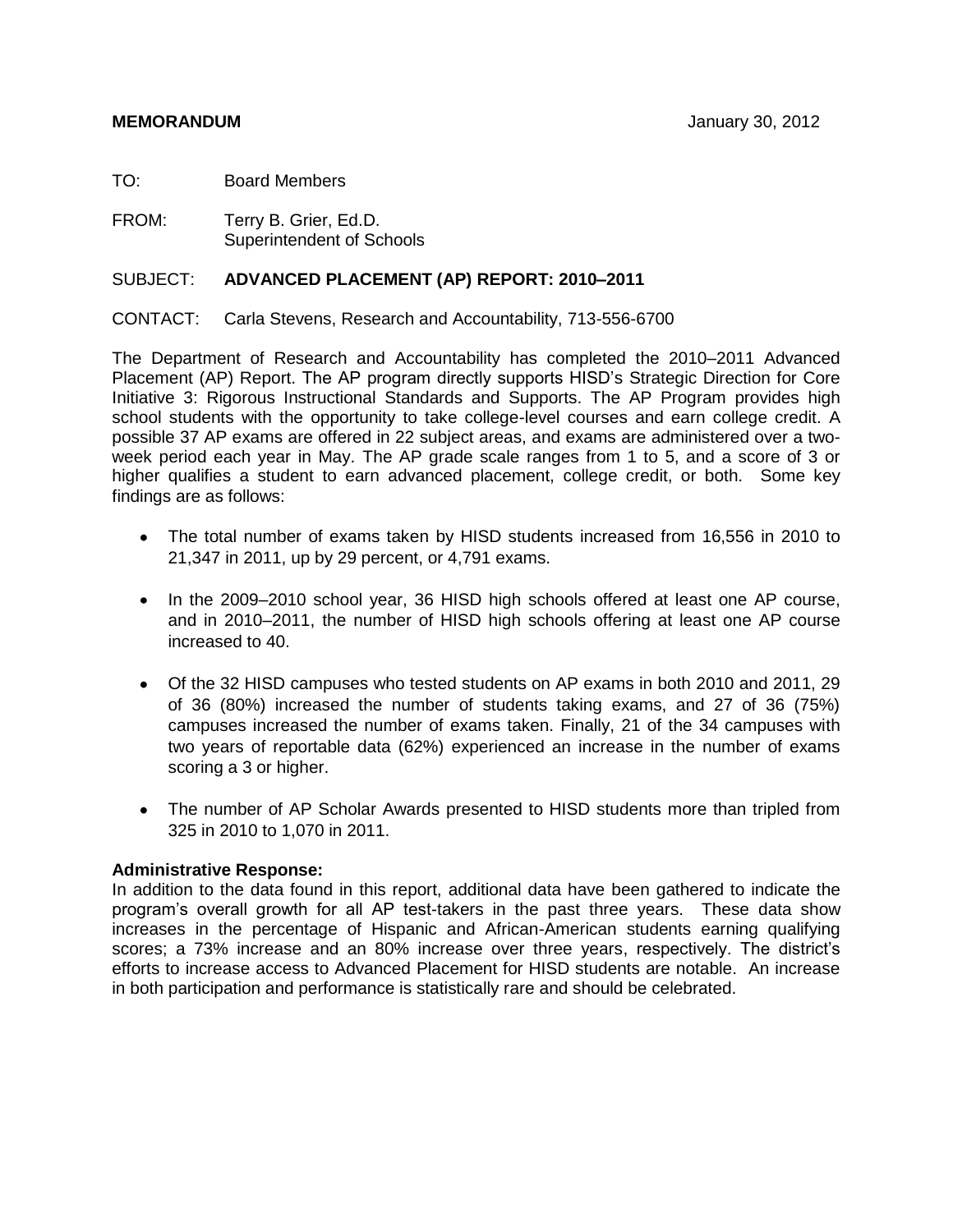Attached is the complete report including an analysis of districtwide results as well as for all HISD schools that had participating students. Data presented include AP course enrollment, AP course completion, and AP exam participation and performance. Results were analyzed by grade, race/ethnicity, and gender.

Tung B. Quinche

**Attachment** 

cc: Superintendent's Direct Reports Chief School Officers School Improvement Officers Martha Salazar-Zamora Alan Summers Estibaliz Arriaga June Giddings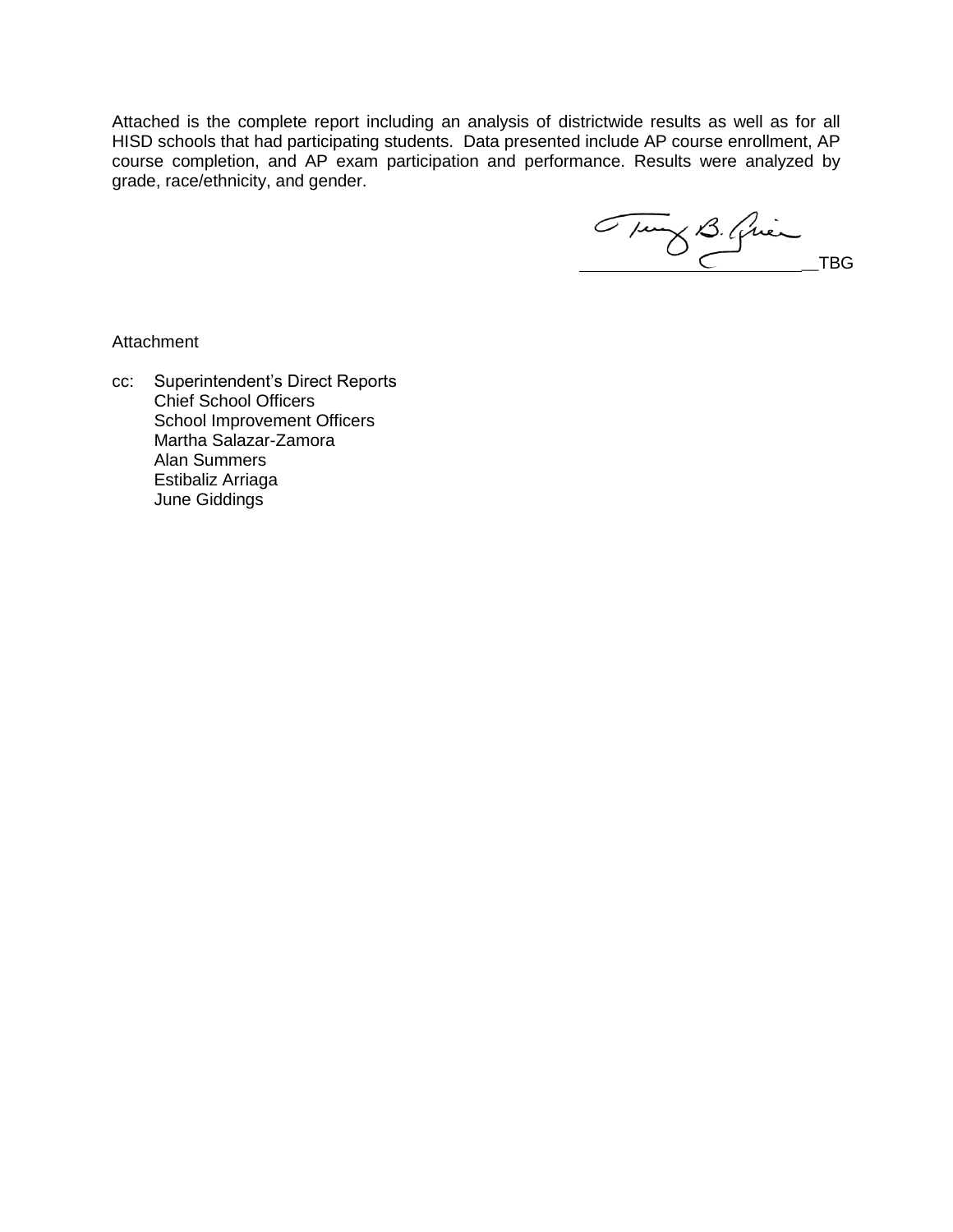

# Educational Program Report

# Advanced Placement (AP) Report 2010–2011

**Department of Research and Accountability Houston Independent School District**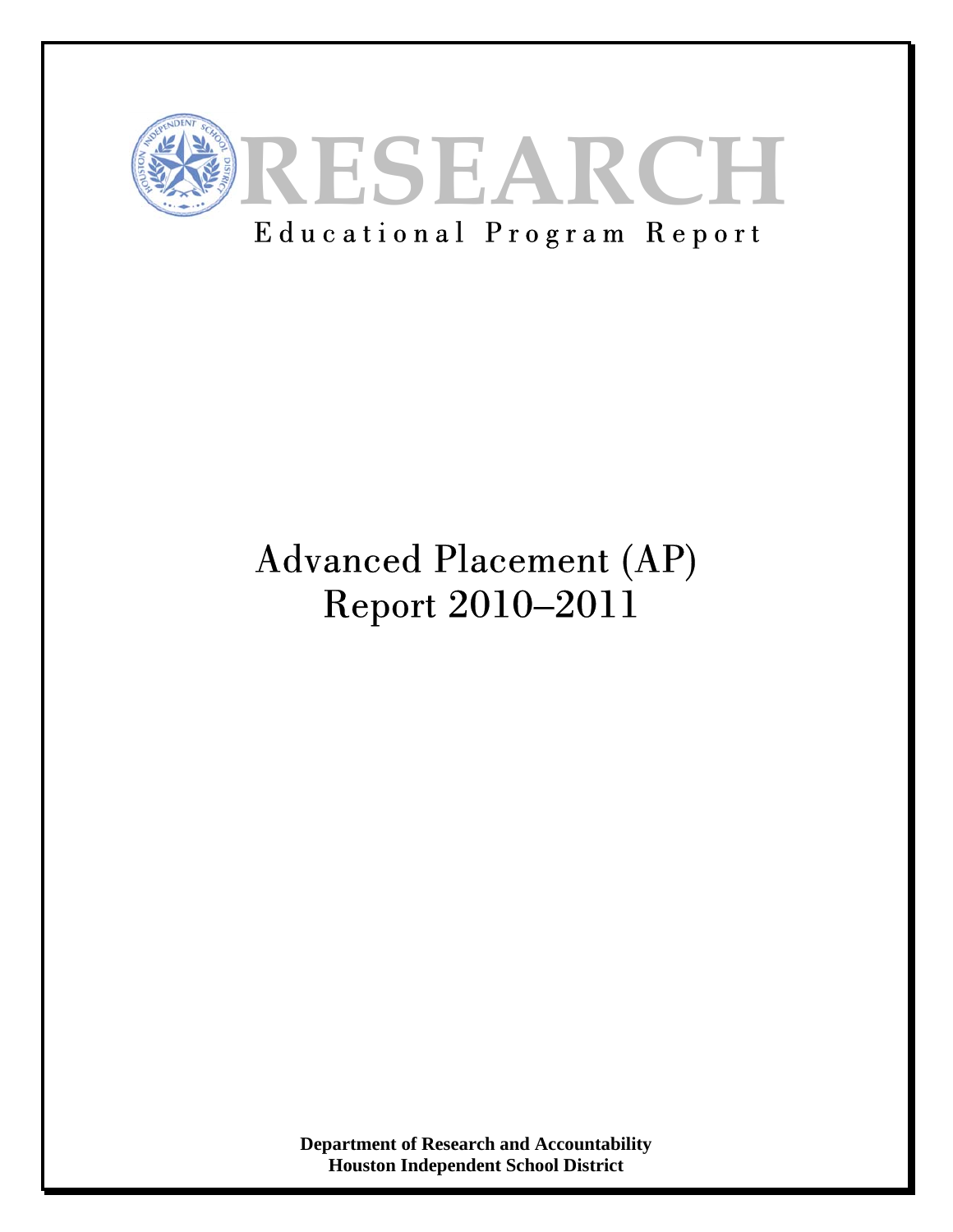

# **2012 Board of Education**

**Michael L. Lunceford**  PRESIDENT

**Anne Eastman** FIRST VICE PRESIDENT

 **Juliet K. Stipeche**  SECOND VICE PRESIDENT

 **Rhonda Skillern-Jones SECRETARY** 

**Greg Meyers** ASSISTANT SECRETARY

 **Paula M. Harris Lawrence Marshall Harvin C. Moore Manuel Rodríguez Jr.**

 **Terry B. Grier, Ed.D.**  SUPERINTENDENT OF SCHOOLS

 **Carla Stevens**  ASSISTANT SUPERINTENDENT DEPARTMENT OF RESEARCH AND ACCOUNTABILITY

 **Susan L. Walden, Ph.D. Chih-Hsun Huang, Ed.D.**  RESEARCH SPECIALISTS

**RENMIN YE, Ed.D.**  APPLICATIONS SPECIALIST

# **Houston Independent School District**

Hattie Mae White Educational Support Center 4400 West 18th Street Houston, Texas 77092-8501

Website: www.houstonisd.org

It is the policy of the Houston Independent School District not to discriminate on the<br>basis of age, color, handicap or disability, ancestry, national origin, marital status, race,<br>religion, sex, veteran status, or politic programs and activities.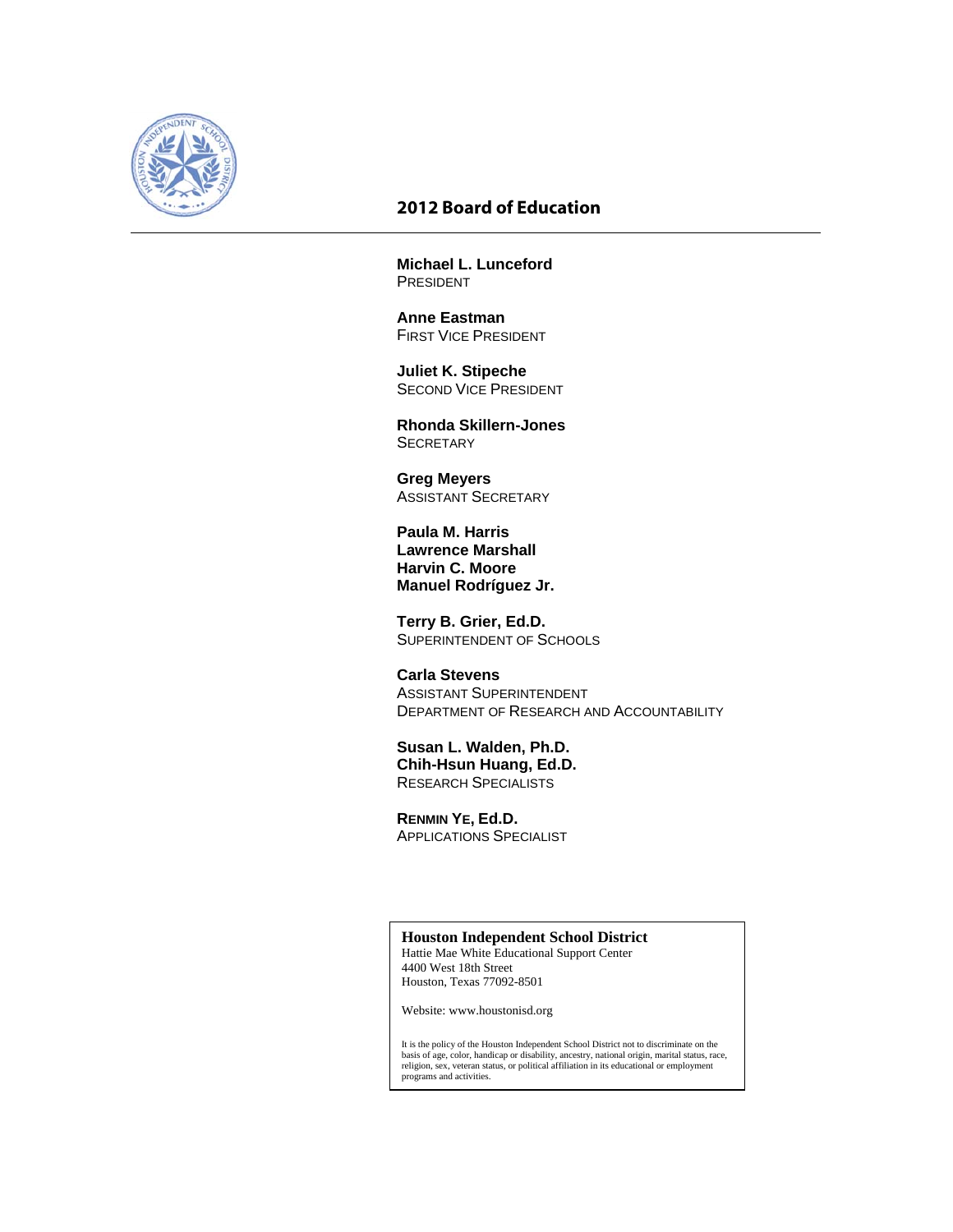# **Advanced Placement 2010–2011**

#### **Introduction**

The College Board's Advanced Placement (AP) Program provides participating students with the opportunity to take college-level courses while still in high school and earn college credit, advanced placement, or both. A possible 37 examinations, covering 22 subject areas, are administered in May at participating schools. Ninety percent of colleges and universities grant credit, placement, or both to students receiving a qualifying score on an AP exam (usually 3 or higher on a scale of 1 to 5). Studies show that students who take AP courses and exams are more likely to succeed in college. Families may experience financial benefits if their child receives advanced placement, college credit or both.

Other benefits afforded to students include opportunities that lead to scholarships or recognition. The Siemens Awards for Advanced Placement is a scholarship with an award ranging from \$2,000 to \$5,000 given to two students (one male and one female) from each of the 50 states, and the AP program also offers a number of Scholar Awards to AP students who have shown outstanding achievement, which is acknowledged on any grade report that is sent to colleges the following fall. In addition, teachers involved in the AP program benefit from professional development opportunities such as workshops and Summer Institutes (College Board, AP Central, 2008g). For the 2010–2011 school year, HISD schools had all courses labeled as "AP" authorized through the College Board AP Course Audit process. This audit process will ensure that quality courses meeting "AP" requirements are being offered, and that colleges and universities have a venue to review authorized courses offered by secondary schools (College Board, AP Central, 2008f).

#### **Administration**

The Educational Testing Services (ETS) mails out the AP exams along with other exam-related materials to participating schools in April or early May. The AP exams are administered each year in May over a two-week period. Once testing is completed, all AP exams are returned to ETS.

#### **Scoring**

Each examination subject is graded on a scale of 1 (No recommendation) to 5 (Extremely well qualified). Typically, scores of 3 or above qualify a student to receive advanced placement, college credit, or both. Multiple-choice sections are scored by computer. The free-response section is typically scored using a three-step process: development of preliminary scoring standards, establishment of final scoring standards, and the reading. AP examinations may be compared from one year to another through equating (College Board, AP Central, 2004).

#### **Methods**

#### **Data Limitations**

The College Board receives AP data from the Educational Testing Service (ETS). It is important to understand that the extracts are made from a "live" data base that changes from one day to the next as scoring and adjustments to individual student records progresses in the months following the examination administration. **Therefore, discrepancies may exist between the three sources of data that are used for AP exam reporting purposes, namely the College Board Reports (hard copy), the AP Online Score Reports, and the College Board (electronic) data file based on the time of the data extract.** AP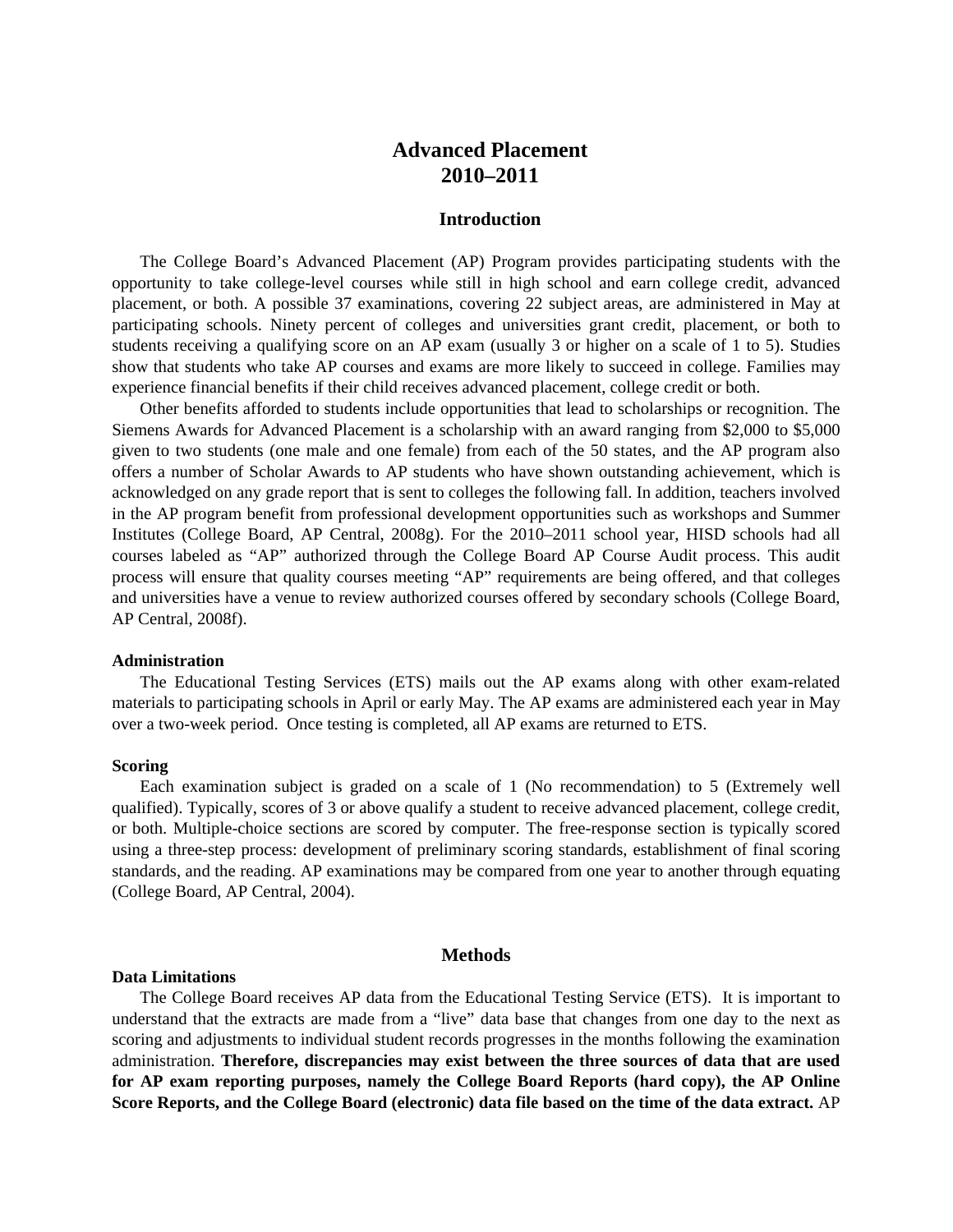data for prior years were extracted from the most recent, updated files available at the time of the present report, and data for the current school year were extracted from the August 23, 2011 electronic files.

\_\_\_\_\_\_\_\_\_\_\_\_\_\_\_\_\_\_\_\_\_\_\_\_\_\_\_\_\_\_\_\_\_\_\_\_\_\_\_\_\_\_\_\_\_\_\_\_\_\_\_\_\_\_\_\_\_\_\_\_\_\_\_\_\_\_\_\_\_\_\_\_\_\_\_\_\_\_\_\_\_\_\_\_\_\_\_\_\_\_\_\_\_\_\_\_\_\_\_\_\_\_\_\_

To provide disaggregated student level demographic information, the College Board AP electronic databases were matched to the Public Education Information Management System (PEIMS) database, and the Chancery End-of-Year (EOY) data files. Since the PEIMS database reflects a snapshot taken on the last Friday in October, those students who were not present would not be included in the database. Students who were identified as enrolled in AP courses were required to be active students as of the EOY database and to have completed the course with a final semester grade or final grade in both the fall and spring semesters of a full-year course.

#### **Participants**

Longitudinal test performance from 2006–2011, along with demographic information supplied by students, was reported to HISD for each participating campus by the College Board via printed reports and an electronic database. The 2011 global scores for test performance by subject were extracted from the 2011 College Board Report. These data, together with enrollment data from PEIMS and Chancery, were analyzed. State-level data, including the number of AP subject tests taken along with the percentage of scores that were 3 or above, were extracted from the 2010–2011 College Board Reports. Participation rates for juniors and seniors were calculated by dividing the number of students tested by the PEIMS snapshot of fall enrollment for the same group. Participation rates for juniors and seniors were calculated across the district and by school.

The number of students eligible to complete AP courses consists of those enrolled in both semesters of a two-semester course as per the Chancery EOY database and/or those enrolled in a one-semester course. Completion percentages are based on the number eligible to complete and the number completing.

Course completion was determined by counting those students who received a semester average grade of 70 or higher for both semesters of a two-semester course or receiving a 70 or higher for a one-semester course. Once this was computed, it was divided by the total number of students who were eligible to complete.

Mean test scores by gender, race/ethnicity, and economic status for AP subjects were analyzed by comparing mean scores. For race/ethnicity, the number of Hispanic students combines the total populations for the Chicano/Mexican, Puerto Rican, and Other Hispanic racial/ethnic categories. To determine the percentage of students who scored 3 or above on AP subject tests by race/ethnicity, the total number of tests scoring a 3 or higher was divided by the total number of tests taken for each ethnic category.

#### **Data Collection and Analysis**

The College Board reported test performance, along with demographic information supplied by the students to HISD. These data included results for all HISD schools that had participating students. These data, together with enrollment data from the Public Education Information Management System (PEIMS) database, were analyzed. Analyses were conducted using the aggregated data by grade, race/ethnicity, and gender. Results were analyzed districtwide and by campus level.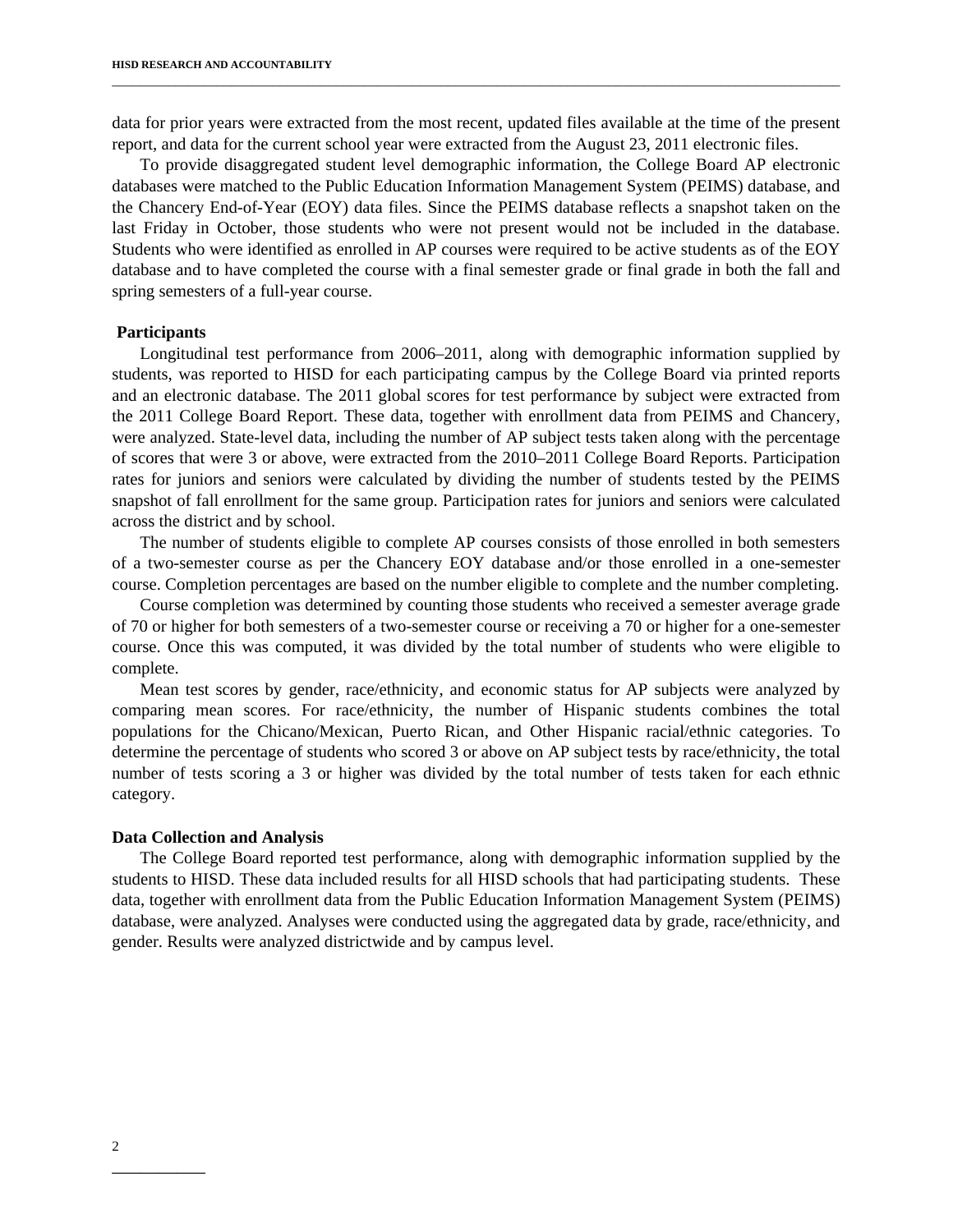# **Results**

**\_\_\_\_\_\_\_\_\_\_\_\_\_\_\_\_\_\_\_\_\_\_\_\_\_\_\_\_\_\_\_\_\_\_\_\_\_\_\_\_\_\_\_\_\_\_\_\_\_\_\_\_\_\_\_\_\_\_\_\_\_\_\_\_\_\_\_\_\_\_\_\_\_\_\_\_\_\_\_\_\_\_\_\_\_\_\_\_\_\_\_\_\_\_\_\_\_\_\_\_\_\_\_\_** 

# **Districtwide Participation**

The total number of exams taken by HISD students increased to 21,347 in 2011 from 16,556 in 2010, up by 29 percent, or 4,791 exams. The percent of exams scored at a 3 or higher was 31 percent, a decrease of 7 percentage points from 2010. District data for 2008–2009 were drawn from the corrected electronic file provided by the College Board and only included exams taken by HISD high school students. **Figure 1** shows the percent of students in grades 10–12 who completed an AP course, the percent who took an AP exam, and the percent who passed an AP exam from 2007 to 2011. Percentages are based on grades 10–12 enrollment.



#### **Figure 1: Grade 10-12 AP Participation and Performance**

Note: Completion of an AP course is defined as receiving a passing grade at the end of the course.

- Since the 2006–2007 school year, the percentage of students in grades 10 through 12 who took at least one AP exam has increased from a low of 16 percent in 2006–2007 to a high of 33 percent in 2010–2011.
- The percentage of HISD students in grades 10 through 12 who completed at least one AP course has increased from 20 percent in 2006–2007 to 31 percent in 2010–2011.
- Eleven percent of HISD students enrolled in grades 10-12 passed at least one AP exam in 2010– 2011, up from 7 percent in the 2008–2009 and 2009–2010 school years.

# **AP Course Offerings**

 **Figure 2** shows the distribution of AP courses offered in district high schools for the 2010–2011 school year.

 $\mathcal{L}_\mathcal{L}$  , which is a set of the set of the set of the set of the set of the set of the set of the set of the set of the set of the set of the set of the set of the set of the set of the set of the set of the set of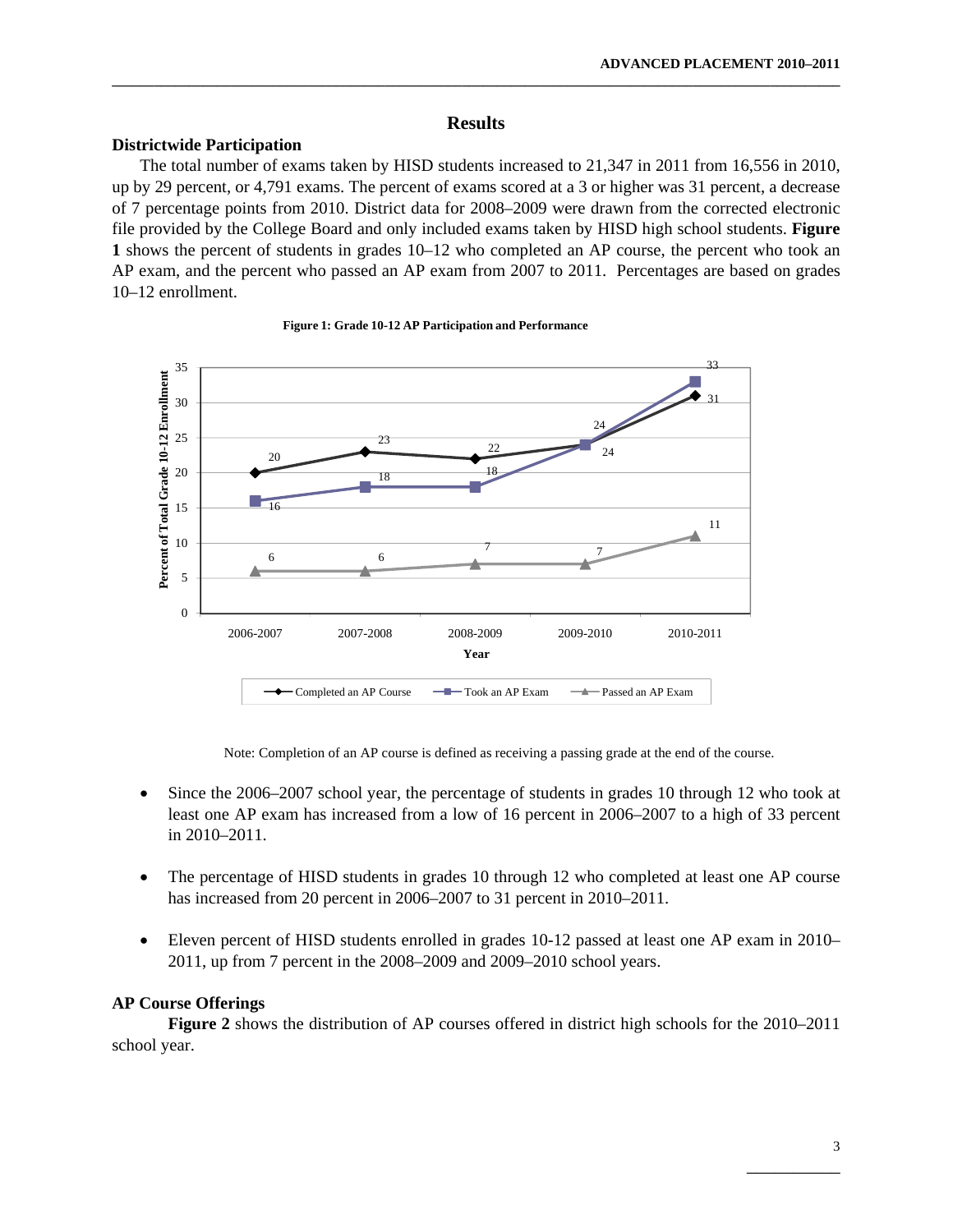

**Figure 2: Distribution of AP Course Offerings, 2009-2010 and 2010-2011**

\_\_\_\_\_\_\_\_\_\_\_\_\_\_\_\_\_\_\_\_\_\_\_\_\_\_\_\_\_\_\_\_\_\_\_\_\_\_\_\_\_\_\_\_\_\_\_\_\_\_\_\_\_\_\_\_\_\_\_\_\_\_\_\_\_\_\_\_\_\_\_\_\_\_\_\_\_\_\_\_\_\_\_\_\_\_\_\_\_\_\_\_\_\_\_\_\_\_\_\_\_\_\_\_

Note: Includes only campuses offering at least one AP course for the specified years.

- In the 2009–2010 school year, 36 HISD high schools offered at least one AP course, and in 2010– 2011, the number of HISD high schools offering at least one AP course increased to 40.
- Thirteen district campuses offered between one and nine AP courses in 2010–2011, and there was a sharp increase in the number of campuses offering 10 to 15 AP courses, from 9 in 2009–2010 to 19 in 2010–2011.

# **Participation by Student Group**

The number and percent of HISD total enrollment and AP course enrollment for grades 10–12 by race/ethnicity and economic status are presented in **Table 1**. This reflects an unduplicated count of students.

| Table 1: 2011 Grade 10–12 Student Enrollment and AP Course Participation by Student Group |                 |                   |                   |                   |
|-------------------------------------------------------------------------------------------|-----------------|-------------------|-------------------|-------------------|
| <b>Student</b>                                                                            | N               | % Total           | <b>N</b> Enrolled | % of AP           |
| Group                                                                                     | <b>Enrolled</b> | <b>Enrollment</b> | in $AP$           | <b>Enrollment</b> |
| African American                                                                          | 9.041           | 29.1              | 2,594             | 25.0              |
| American Indian                                                                           | 94              | 0.3               | 27                | 0.3               |
| Asian American                                                                            | 1,198           | 3.9               | 767               | 7.4               |
| Hispanic                                                                                  | 17.287          | 55.6              | 5.249             | 50.5              |
| Pacific Is./Hawaiian                                                                      | 116             | 0.4               | 46                | 0.4               |
| White                                                                                     | 3,011           | 9.7               | 1,596             | 15.4              |
| 2 or More                                                                                 | 202             | 0.6               | 107               | 1.0               |
| Other                                                                                     | 154             | 0.5               | ∗                 | 0.0               |
| Economically Dis.                                                                         | 22,058          | 70.9              | 6,448             | 62.1              |
| Non-Econ. Dis.                                                                            | 9,045           | 29.1              | 3,939             | 37.9              |
| <b>Total</b>                                                                              | 31,103          |                   | 10.387            |                   |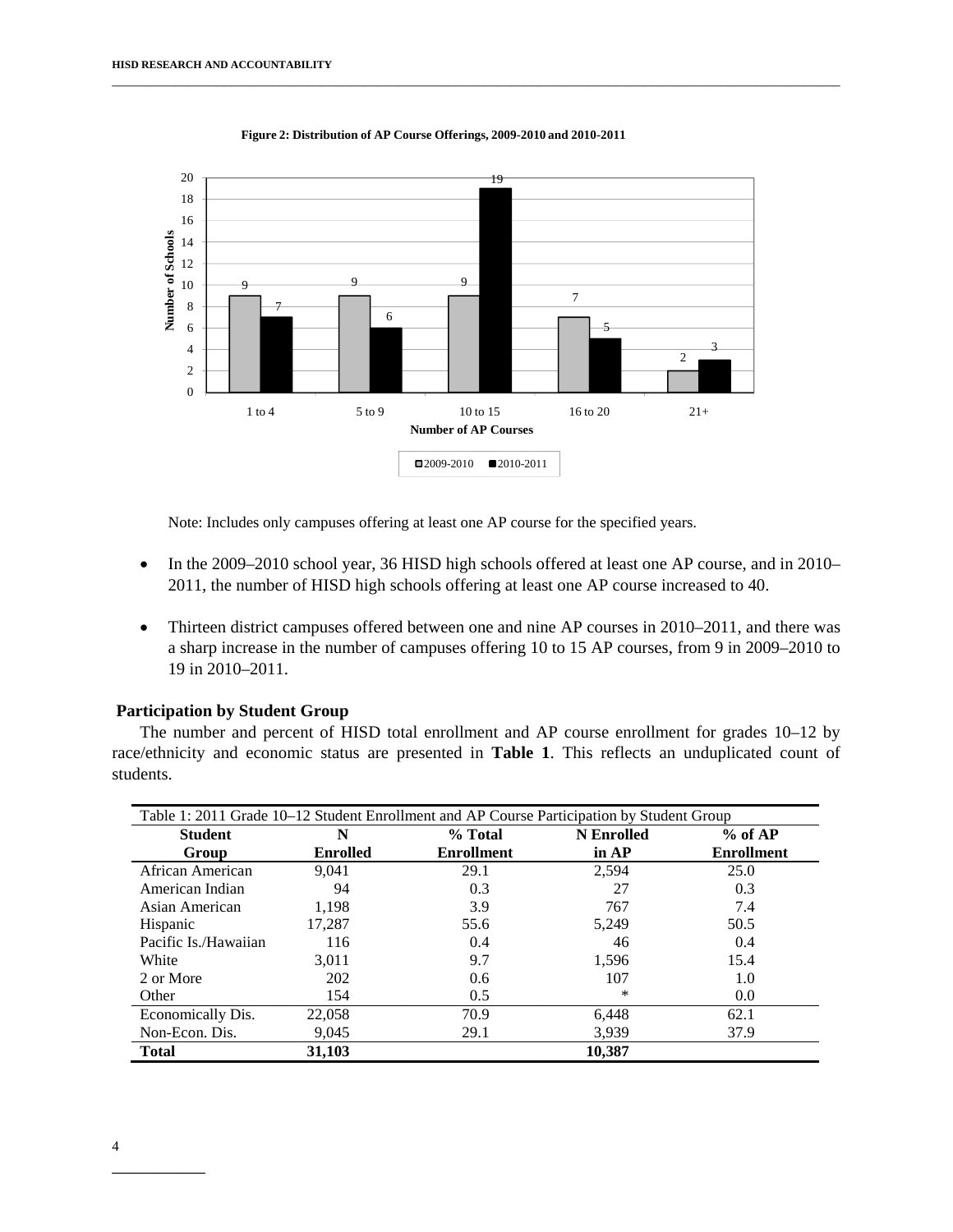• Hispanic students comprise the largest racial/ethnic group enrolled in grades 10 through 12, accounting for 55.6 percent of the total enrollment, and they represent 50.5 percent of all students in grades 10 through 12 enrolled in AP courses. Students in the African American group represent the second largest percentage of both total enrollment, at 29.1 percent, and AP course enrollees, at 25.0 percent.

**\_\_\_\_\_\_\_\_\_\_\_\_\_\_\_\_\_\_\_\_\_\_\_\_\_\_\_\_\_\_\_\_\_\_\_\_\_\_\_\_\_\_\_\_\_\_\_\_\_\_\_\_\_\_\_\_\_\_\_\_\_\_\_\_\_\_\_\_\_\_\_\_\_\_\_\_\_\_\_\_\_\_\_\_\_\_\_\_\_\_\_\_\_\_\_\_\_\_\_\_\_\_\_\_** 

• While Asian American and White students combine for only 13.6 percent of the total population of grades 10 through 12, they account for 22.8 percent of all AP course enrollees. Also, 70.9 percent of HISD students in grades 10–12 are economically disadvantaged, and they constitute 62.1 percent of those students enrolled in AP courses.

#### **AP Exams Taken**

The number of AP exams taken at district high schools and the number and percent scored at 3 or higher are shown in **Figure 3**.



- The number of AP exams taken by high-school students increased by 29 percent, from 16,556 in 2010 to 21,347 in 2011.
- Over the past six years, the number of Advanced Placement (AP) exams taken by HISD highschool students has increased from 8,098 in 2006 to 21,347 in 2011. While the number of exams scored at a 3 or higher has increased from 3,841 in 2006 to 6,657 in 2011 at the high-school level, the percentage has decreased to 31 percent in 2011 from 47 percent in 2006.

#### **District Summary by Student Group**

AP course completion and AP exam participation and performance by student groups including race/ethnicity, gender, economic status, and LEP status were examined for 2011. The number and percent of HISD students in grades 10–12 completing AP courses, taking AP exams, and passing AP exams are

 $\mathcal{L}_\mathcal{L}$  , which is a set of the set of the set of the set of the set of the set of the set of the set of the set of the set of the set of the set of the set of the set of the set of the set of the set of the set of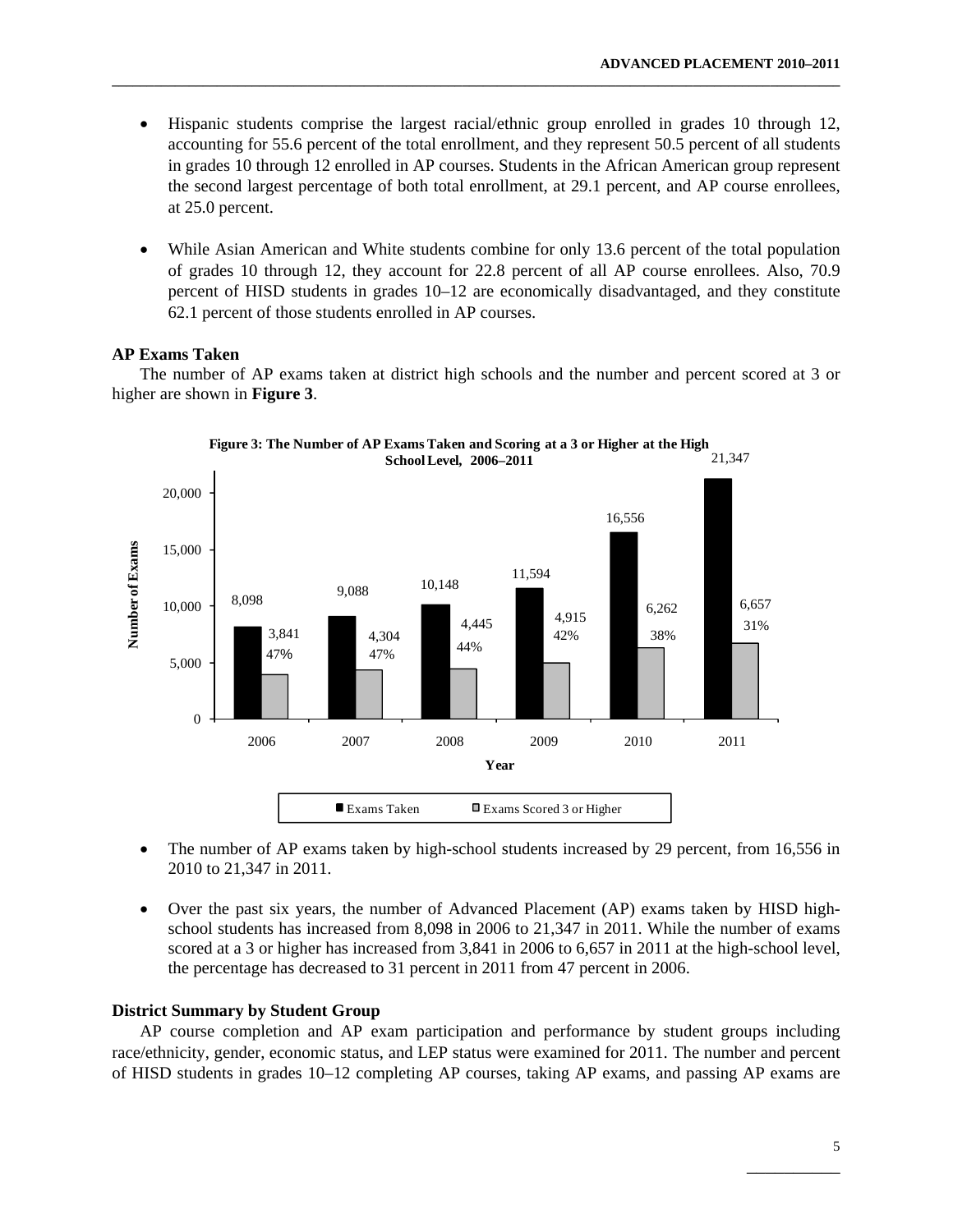|                | Table 2: 2011 AP District Summary of AP Course Completion by Demographic Group, Grades 10–12 |                      |         |                      |         |                |         |
|----------------|----------------------------------------------------------------------------------------------|----------------------|---------|----------------------|---------|----------------|---------|
|                | (Duplicated Count)                                                                           |                      |         |                      |         |                |         |
| <b>Student</b> | Total Gr 10-                                                                                 | AP Course Completion |         | AP Exams of AP Comp. |         | $AP$ Exam $3+$ |         |
| Group          | 12 Enroll.                                                                                   | <b>Total</b>         | Percent | <b>Total</b>         | Percent | <b>Total</b>   | Percent |
| Afr. Amer.     | 9,041                                                                                        | 4,260                | 47.1    | 3,523                | 82.7    | 474            | 13.5    |
| Amer. Ind.     | 94                                                                                           | 41                   | 43.6    | 32                   | 78.0    | 8              | 25.0    |
| Asian Amer.    | 1,198                                                                                        | 2,018                | 168.4   | 1,900                | 94.2    | 1,341          | 70.6    |
| Hispanic       | 17,287                                                                                       | 8,184                | 47.3    | 7,123                | 87.0    | 1,255          | 17.6    |
| Pac. Is./HI    | 116                                                                                          | 86                   | 74.1    | 62                   | 72.1    | 18             | 29.0    |
| White          | 3,011                                                                                        | 3,252                | 108.0   | 2,888                | 88.8    | 1,637          | 56.7    |
| 2 or More      | 202                                                                                          | 205                  | 101.5   | 186                  | 90.7    | 107            | 57.5    |
| Other          | 154                                                                                          | $\Omega$             | 0.0     | $\Omega$             |         | $\Omega$       |         |
| Econ. Dis.     | 22,058                                                                                       | 10,208               | 46.3    | 8,818                | 86.4    | 1,461          | 16.6    |
| Non-Eco. Dis.  | 9,045                                                                                        | 7,838                | 86.7    | 6,896                | 88.0    | 3,379          | 49.0    |
| <b>LEP</b>     | 1,766                                                                                        | 46                   | 2.6     | 33                   | 71.7    | 8              | 24.2    |
| Non-LEP        | 29,337                                                                                       | 18,000               | 61.4    | 15,681               | 87.1    | 4,832          | 30.8    |
| Female         | 15.827                                                                                       | 10.106               | 63.9    | 8.818                | 87.3    | 2,503          | 28.4    |
| Male           | 15,276                                                                                       | 7,940                | 52.0    | 6,896                | 86.9    | 2,337          | 33.9    |
| <b>Total</b>   | 31,103                                                                                       | 18,046               | 58.0    | 15,714               | 87.1    | 4,840          | 30.8    |

presented by student group in **Table 2.** This table reflects a duplicated count of students for courses and exams.

\_\_\_\_\_\_\_\_\_\_\_\_\_\_\_\_\_\_\_\_\_\_\_\_\_\_\_\_\_\_\_\_\_\_\_\_\_\_\_\_\_\_\_\_\_\_\_\_\_\_\_\_\_\_\_\_\_\_\_\_\_\_\_\_\_\_\_\_\_\_\_\_\_\_\_\_\_\_\_\_\_\_\_\_\_\_\_\_\_\_\_\_\_\_\_\_\_\_\_\_\_\_\_\_

- For the district as a whole, 31,103 students in grades 10-12 completed 18,046 AP courses at a rate of .5 courses (taken and passed) per student (58%). Additionally, 15,714 exams were taken by students in grades 10-12, reflecting 87 percent of AP courses passed. AP exams were passed at a rate of nearly one-third of the AP courses passed (30.8%).
- In 2011, Hispanic students represented the largest student group of students in grades 10 through 12; however, Hispanic students completed AP courses at a rate of less than .5 of a course per student (47.3%). By contrast, Asian American students, who represented one of the smallest student groups by ethnicity, completed AP courses at a rate of over 1.5 courses per student (168.4%). White students completed on average just over one course per student (108%).

### **Comparison with State and Nation**

Participation and performance for the district, state, and nation are presented in **Figure 4.** The College Board provides data for graduating classes for the state and nation in its annual *AP Report to the Nation*, which is released in January of each year.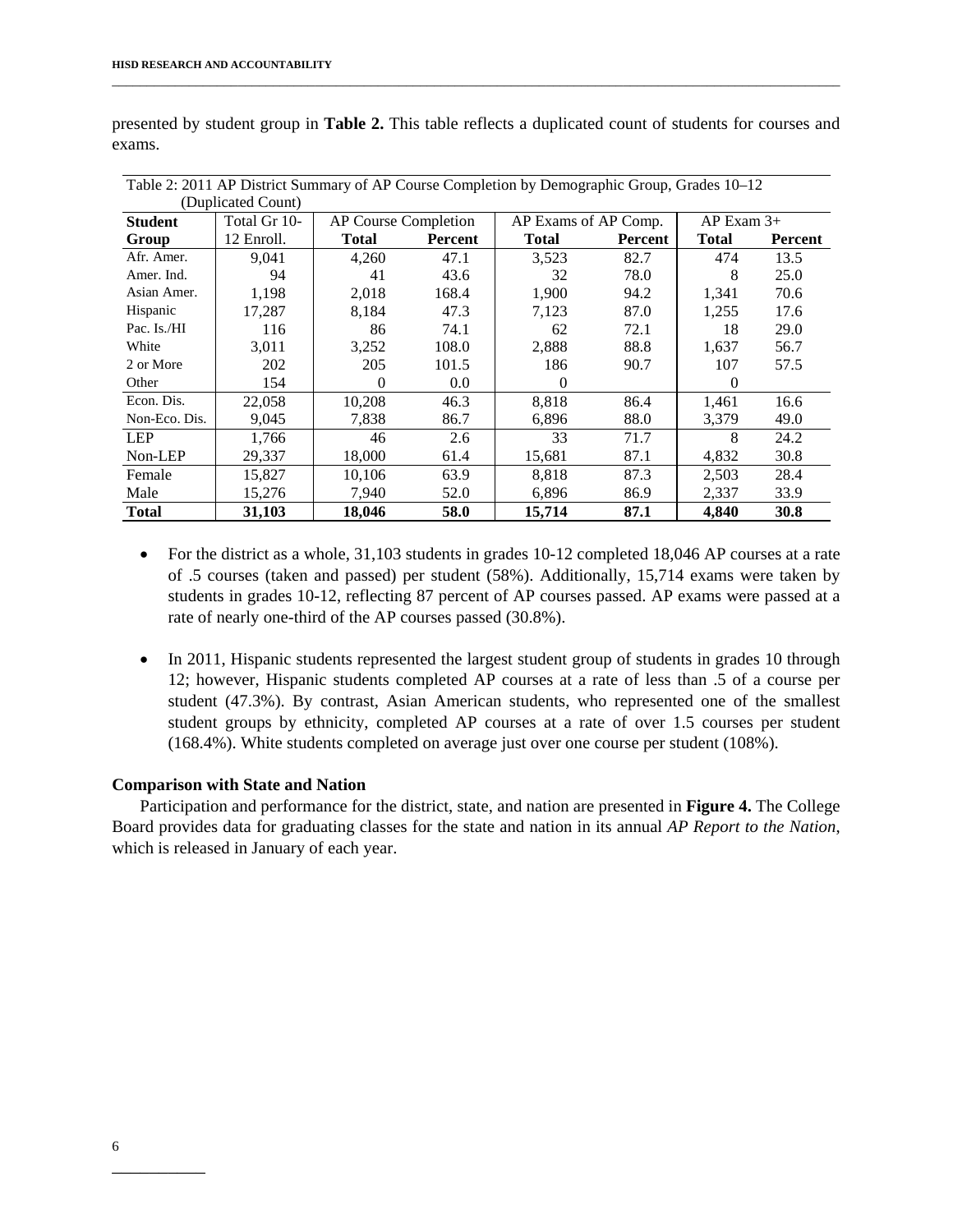

**Figure 4: Percent of Graduates Who Took and Passed an AP Exam: Classes of 2009 and 2010**

**\_\_\_\_\_\_\_\_\_\_\_\_\_\_\_\_\_\_\_\_\_\_\_\_\_\_\_\_\_\_\_\_\_\_\_\_\_\_\_\_\_\_\_\_\_\_\_\_\_\_\_\_\_\_\_\_\_\_\_\_\_\_\_\_\_\_\_\_\_\_\_\_\_\_\_\_\_\_\_\_\_\_\_\_\_\_\_\_\_\_\_\_\_\_\_\_\_\_\_\_\_\_\_\_** 

Note: Source for 2009 and 2010 state and national data: AP Report to the Nation, 6<sup>th</sup> and 7<sup>th</sup> editions, the College Board. Source for 2010 HISD data, College Board hard copy data report; 2011 HISD data derived from August 23, 2011 AP electronic file and 2009-2010PEIMS Graduates file (2011 Fall submission).

- For the classes of 2009 and 2010, HISD trailed Texas and the nation in the percentage of graduates who passed an AP exam. In 2010, HISD outperformed the nation in the percentage of graduates who took an AP exam at some point in their high school career and was only one percentage point below the state.
- The percentage of HISD graduates who took an AP exam increased by five percentage points from 2009 to 2010, exceeding both the state and national increases, and the percentage who passed an AP exam also increased over the same time period.

#### **Participation by Schools**

**Table 3** presents the number of students and the number of exams taken for each of these high schools as well as the number and percent scoring a 3 or higher.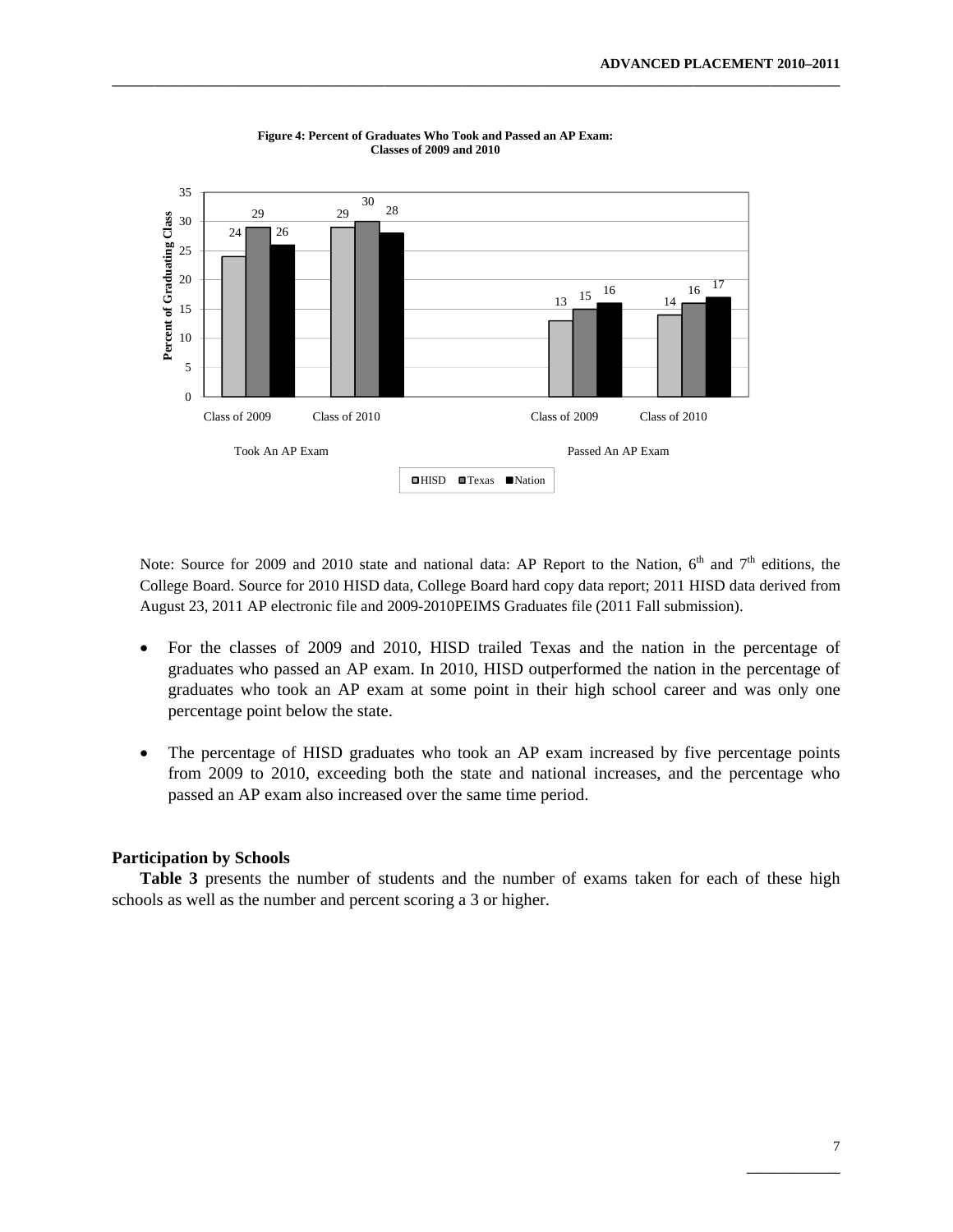|                          |                               |                              |                           |                       |                               | Table 3: HISD 2010-2011 AP Participation and Number and Percent of Exams Scored at 3 or Higher: Grades 9-12 |                           |                        |
|--------------------------|-------------------------------|------------------------------|---------------------------|-----------------------|-------------------------------|-------------------------------------------------------------------------------------------------------------|---------------------------|------------------------|
|                          |                               | 2010                         |                           |                       |                               |                                                                                                             | 2011                      |                        |
|                          | <b>Number</b>                 | <b>Number</b>                | <b>Number</b>             | $\frac{0}{0}$         | <b>Number</b>                 | <b>Number</b>                                                                                               | <b>Number</b>             | $\frac{0}{0}$          |
| <b>School</b>            | <b>Taking</b><br><b>Exams</b> | <b>Exams</b><br><b>Taken</b> | <b>Exams</b><br>Scored 3+ | <b>Scored</b><br>$3+$ | <b>Taking</b><br><b>Exams</b> | <b>Exams</b><br><b>Taken</b>                                                                                | <b>Exams</b><br>Scored 3+ | <b>Scored</b><br>$3+$  |
| Austin                   | 455                           | 697                          | 139                       | 20                    | 335                           | 452                                                                                                         | 69                        | 15                     |
| Bellaire**               | 838                           | 2,558                        |                           | 84                    | 886                           | 2,576                                                                                                       | 2,031                     | 79                     |
|                          | 354                           | 715                          | 2,146<br>459              | 64                    | 442                           | 940                                                                                                         | 579                       | 62                     |
| Carnegie                 |                               |                              |                           |                       |                               |                                                                                                             | 97                        |                        |
| Challenge<br>Chavez      | 159<br>725                    | 192                          | 116<br>197                | 60<br>19              | 285<br>722                    | 378<br>1,013                                                                                                | 187                       | 26<br>18               |
| $CLC^{\dagger}$          |                               | 1,019                        |                           |                       | 9                             |                                                                                                             |                           |                        |
|                          | 283                           | 440                          | 108                       | 25                    | 326                           | 13<br>552                                                                                                   | $\boldsymbol{0}$<br>115   | $\boldsymbol{0}$<br>21 |
| Davis                    |                               |                              |                           |                       |                               |                                                                                                             |                           |                        |
| DeBakey                  | 399                           | 961                          | 804                       | 84                    | 414                           | 971                                                                                                         | 834                       | 86                     |
| East Early               | 62                            | 74                           | 16                        | 22                    | 269                           | 383                                                                                                         | 51                        | 13                     |
| Eastwood                 | 211                           | 384                          | 123                       | 32                    | 246                           | 533                                                                                                         | 151                       | 28                     |
| Empowerment              | 27                            | 28                           | 10<br>$\ast$              | 36<br>$\ast$          | 9                             | 11                                                                                                          | $\boldsymbol{0}$          | $\boldsymbol{0}$       |
| Energ. STEM              | 60                            | 60                           |                           |                       | 120                           | 306                                                                                                         | 18                        | 6                      |
| Furr                     | 223                           | 354                          | 55                        | 16                    | 390                           | 680                                                                                                         | 32<br>$\ast$              | 5<br>$\ast$            |
| Hope Aca. <sup>†</sup>   |                               |                              |                           |                       | $\mathbf{1}$                  | $\mathbf{1}$                                                                                                |                           |                        |
| <b>Houston MST</b>       | 291                           | 551                          | 53                        | 10                    | 295                           | 480                                                                                                         | 42                        | 9                      |
| <b>HSLECJ</b>            | 231                           | 414                          | 58                        | 14                    | 275                           | 454                                                                                                         | 62                        | 14                     |
| <b>HSPVA</b>             | 297                           | 534                          | 211                       | 40                    | 342                           | 630                                                                                                         | 288                       | 46                     |
| International            | 54                            | 59                           | $\,8\,$                   | 14                    | 274                           | 375                                                                                                         | 17                        | 5                      |
| Int'l @ Sharp            | 111                           | 150                          | 9                         | 6                     | 229                           | 366                                                                                                         | 38                        | 10                     |
| Jones                    | 45                            | 45                           | $\ast$                    | $\ast$                | 84                            | 143                                                                                                         | $\tau$                    | 5                      |
| Jordan                   | 263                           | 334                          | 28                        | $8\,$                 | 243                           | 353                                                                                                         | 29                        | $8\,$                  |
| Kashmere                 | 63                            | 89                           | $\ast$                    | $\ast$                | 89                            | 140                                                                                                         | $\boldsymbol{0}$          | $\boldsymbol{0}$       |
| Lamar**                  | 60                            | 61                           | 23                        | 38                    | 1,113                         | 1,148                                                                                                       | 176                       | 15                     |
| Lee                      | 287                           | 707                          | 201                       | 28                    | 277                           | 574                                                                                                         | 119                       | 21                     |
| Madison                  | 298                           | 441                          | 25                        | 6                     | 370                           | 529                                                                                                         | 30                        | 6                      |
| Milby                    | 277                           | 539                          | 125                       | 23                    | 456                           | 779                                                                                                         | 172                       | $22\,$                 |
| Mt. Carmel               | 40                            | 52                           | $\,8\,$                   | 15                    | 71                            | 110                                                                                                         | $8\,$                     | 7                      |
| New Aspir. <sup>†</sup>  |                               |                              |                           |                       | $\,1$                         | $\mathbf{1}$                                                                                                | $\ast$                    | $\ast$                 |
| North EC HS <sup>†</sup> |                               |                              |                           |                       | 179                           | 224                                                                                                         | 123                       | 55                     |
| Reagan                   | 278                           | 460                          | 100                       | 22                    | 320                           | 557                                                                                                         | 95                        | 17                     |
| Scarborough              | 81                            | 152                          | 27                        | 18                    | 98                            | 208                                                                                                         | 33                        | 16                     |
| Sharpstown               | 260                           | 479                          | 48                        | 10                    | 286                           | 451                                                                                                         | 13                        | 3                      |
| South EC $HS^{\dagger}$  |                               |                              |                           |                       | 61                            | 62                                                                                                          | $\mathbf{1}$              | $\overline{2}$         |
| Sterling                 | 27                            | 27                           | $\ast$                    | $\ast$                | 164                           | 254                                                                                                         | 9                         | $\overline{4}$         |
| Waltrip                  | 255                           | 503                          | 131                       | 26                    | 292                           | 541                                                                                                         | 97                        | 18                     |
| Washington               | 159                           | 348                          | 16                        | 5                     | 144                           | 255                                                                                                         | 50                        | 20                     |
| Westbury                 | 308                           | 669                          | 87                        | 13                    | 501                           | 861                                                                                                         | 121                       | 14                     |
| Westside                 | 1,076                         | 1,938                        | 924                       | 48                    | 1,197                         | 2,258                                                                                                       | 949                       | 42                     |
| Wheatley                 | 66                            | 77                           | $\ast$                    | $\ast$                | 140                           | 200                                                                                                         | $\overline{3}$            | $\overline{2}$         |
| Worthing                 | 102                           | 141                          | 5                         | $\overline{4}$        | 197                           | 342                                                                                                         | 5                         | $\mathbf{1}$           |
| Yates                    | 149                           | 303                          | $\ast$                    | $\ast$                | 146                           | 243                                                                                                         | 6                         | $\overline{2}$         |
| <b>HISD</b>              | 8,875                         | 16,556                       | 6,262                     | 38                    | 12,298                        | 21,347                                                                                                      | 6,657                     | 31                     |

\_\_\_\_\_\_\_\_\_\_\_\_\_\_\_\_\_\_\_\_\_\_\_\_\_\_\_\_\_\_\_\_\_\_\_\_\_\_\_\_\_\_\_\_\_\_\_\_\_\_\_\_\_\_\_\_\_\_\_\_\_\_\_\_\_\_\_\_\_\_\_\_\_\_\_\_\_\_\_\_\_\_\_\_\_\_\_\_\_\_\_\_\_\_\_\_\_\_\_\_\_\_\_\_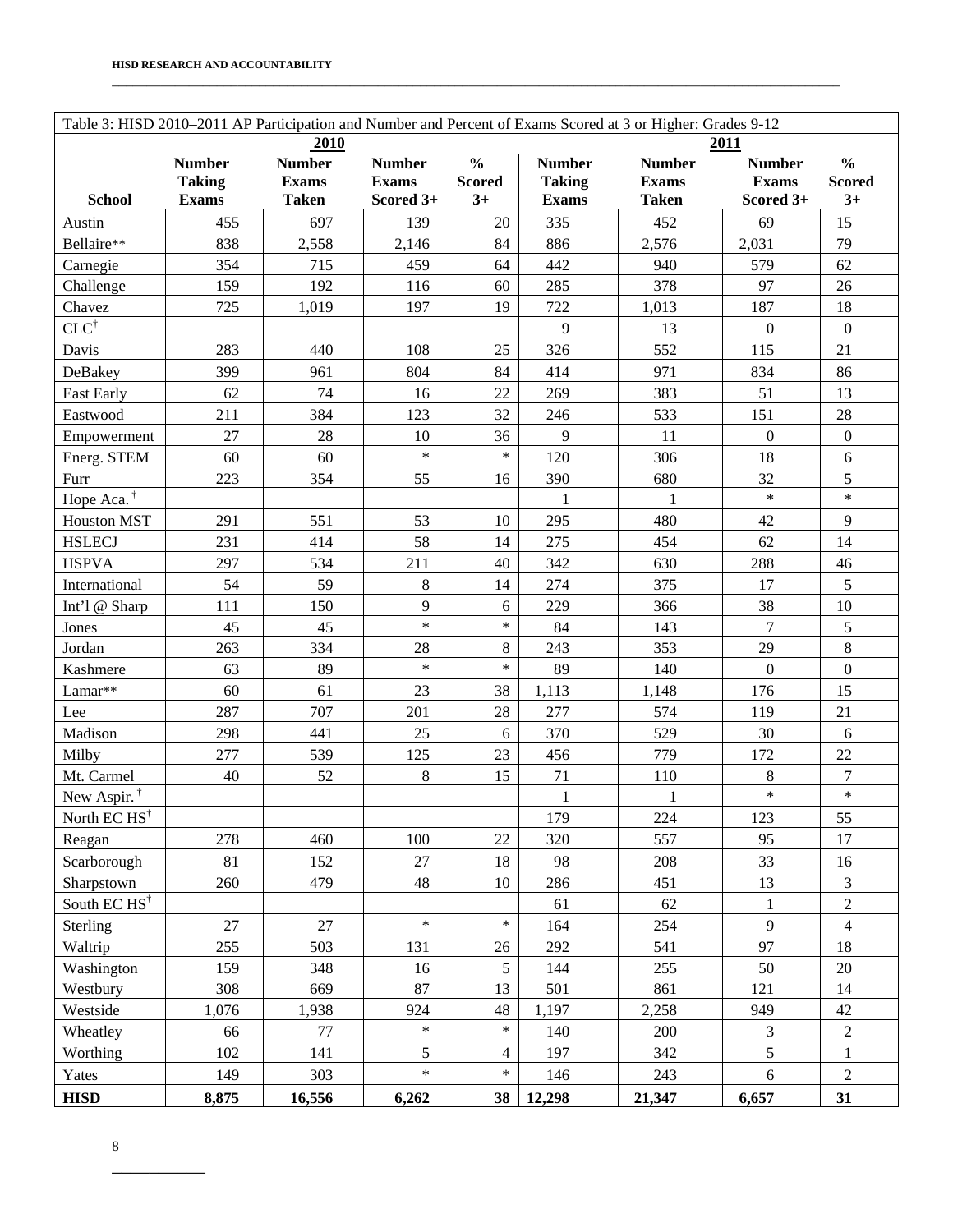† Note: Did not offer AP exams in 2010. \*Fewer than 5 students. \*\*Bellaire and Lamar high schools offer the International Baccalaureate Program. Source: 2010 College Board OSR, August 14, 2010; 2011 College Board electronic file August 23, 2011

• Of the 32 HISD campuses who tested students on AP exams in both 2010 and 2011, 29 of 36 (80%) increased the number of students taking exams, and 27 of 36 (75%) campuses increased the number of exams taken. Finally, 21 of the 34 campuses with two years of reportable data (62%) experienced an increase in the number of exams scoring a 3 or higher.

**\_\_\_\_\_\_\_\_\_\_\_\_\_\_\_\_\_\_\_\_\_\_\_\_\_\_\_\_\_\_\_\_\_\_\_\_\_\_\_\_\_\_\_\_\_\_\_\_\_\_\_\_\_\_\_\_\_\_\_\_\_\_\_\_\_\_\_\_\_\_\_\_\_\_\_\_\_\_\_\_\_\_\_\_\_\_\_\_\_\_\_\_\_\_\_\_\_\_\_\_\_\_\_\_** 

#### **Student AP Participation and Performance by Campus**

**Table 4** presents the grade 10–12 enrollment on each campus, the number and percent of students in grades 9–12 completing at least one AP course, the number and percent of students taking at least one AP exam, and the number and percent of students earning a 3 or higher on AP exams. Very few AP courses are available for students in grade 9, but ninth grade is usually the largest grade level at comprehensive high schools. Thus, basing percentages of AP courses and exams taken on enrollment that includes 9<sup>th</sup> graders does not truly reflect the rates of participation. Data for Table 4 are unduplicated; though a student may take more than one AP course or exam, he is only counted once. Percentages are based on AP courses and exams taken by students in grades 9–12. Students may take AP exams without taking the AP course.

 $\mathcal{L}_\mathcal{L}$  , which is a set of the set of the set of the set of the set of the set of the set of the set of the set of the set of the set of the set of the set of the set of the set of the set of the set of the set of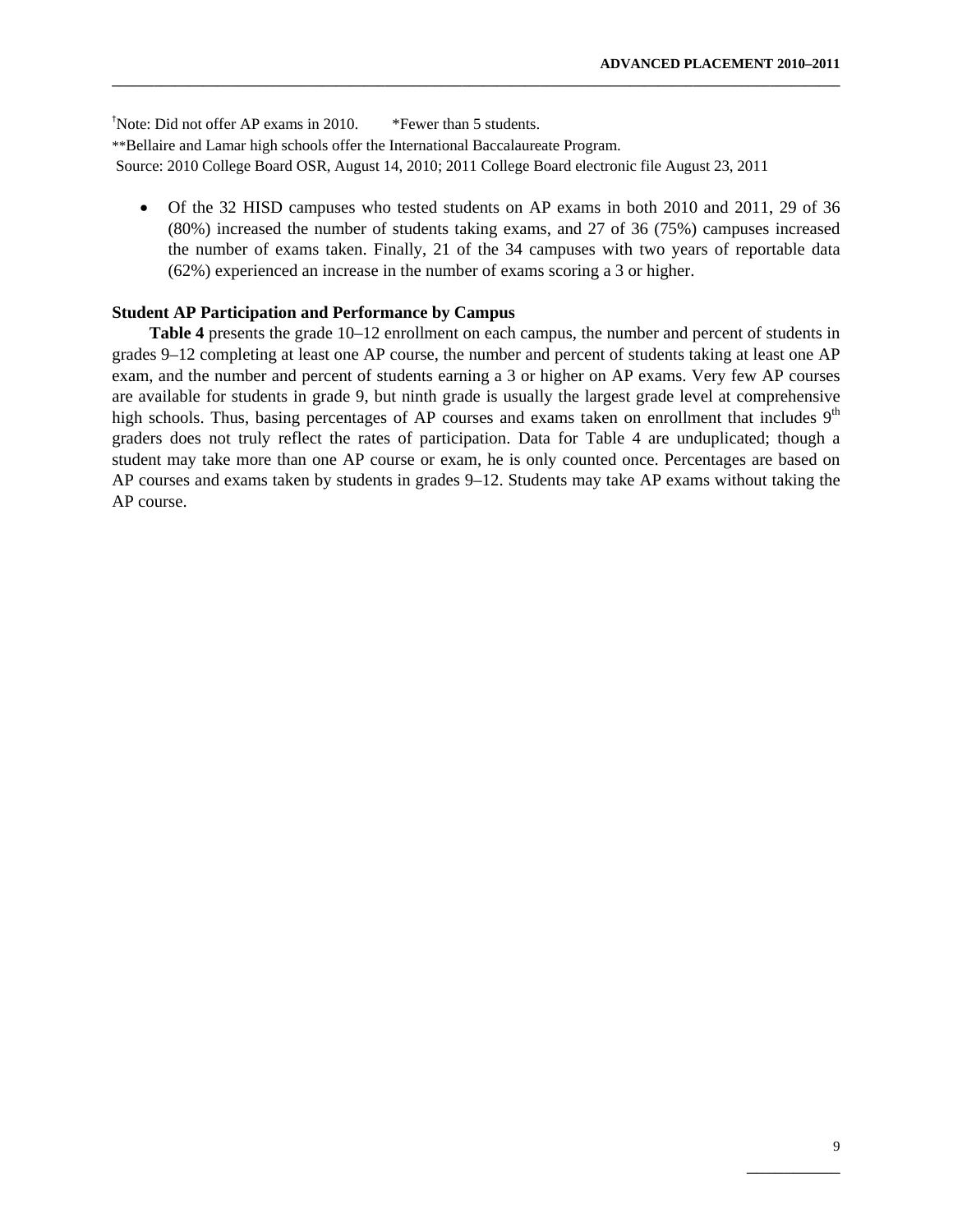| Table 4: AP Student Data by Campus: 2010-2011 School Year (Unduplicated Count) |                         |                          |                                               |                                   |                        |                                    |                   |
|--------------------------------------------------------------------------------|-------------------------|--------------------------|-----------------------------------------------|-----------------------------------|------------------------|------------------------------------|-------------------|
|                                                                                | <b>Total</b><br>Enroll. | <b>Number</b><br>Comp.AP | $\overline{\frac{9}{6}}$ of Enroll<br>Comp.AP | <b>Number</b><br><b>Taking AP</b> | % Enr<br><b>Taking</b> | <b>Number</b><br><b>Stu. Score</b> | % Enr<br>Score 3+ |
| <b>School</b>                                                                  | $10 - 12$               | Course                   | Course                                        | Exam $^{\dagger}$                 | AP Ex                  | $3+AP$ Ex                          | <b>AP Exam</b>    |
| <b>HISD</b>                                                                    | 31,103                  | 10,966                   | 35.3                                          | 12,252                            | 39.4                   | 3,860                              | 12.4              |
| Austin                                                                         | 1,258                   | 217                      | 17.2                                          | 330                               | 26.2                   | 64                                 | 5.1               |
| Bellaire**                                                                     | 2,439                   | 838                      | 34.4                                          | 886                               | 36.3                   | 768                                | 31.5              |
| Carnegie                                                                       | 297                     | 395                      | 133.0                                         | 442                               | 148.8                  | 311                                | 104.7             |
| Challenge                                                                      | 317                     | 231                      | 72.9                                          | 285                               | 89.9                   | 85                                 | 26.8              |
| Chavez                                                                         | 1,745                   | 486                      | 27.9                                          | 719                               | 41.2                   | 171                                | 9.8               |
| <b>CLC</b>                                                                     | 183                     | 8                        | 4.4                                           | 7                                 | 3.8                    | $\mathbf{0}$                       | 0.0               |
| Davis                                                                          | 1,107                   | 245                      | 22.1                                          | 324                               | 29.3                   | 102                                | 9.2               |
| DeBakey                                                                        | 626                     | 412                      | 65.8                                          | 414                               | 66.1                   | 380                                | 60.7              |
| <b>East Early</b>                                                              | 313                     | 236                      | 75.4                                          | 269                               | 85.9                   | 44                                 | 14.1              |
| Eastwood                                                                       | 255                     | 179                      | 70.2                                          | 245                               | 96.1                   | 127                                | 49.8              |
| Empowerment                                                                    | 9                       | 9                        | 100.0                                         | 9                                 | 100.0                  | $\boldsymbol{0}$                   | 0.0               |
| En. STEM C                                                                     | 89                      | 76                       | 85.4                                          | 120                               | 134.8                  | 17                                 | 19.1              |
| En. STEM W                                                                     | 38                      | 38                       | 100.0                                         | $\mathbf{0}$                      | 0.0                    | $\boldsymbol{0}$                   | 0.0               |
| Furr                                                                           | 504                     | 356                      | 70.6                                          | 389                               | 77.2                   | 28                                 | 5.6               |
| Houston M/S/T                                                                  | 1,737                   | 305                      | 17.6                                          | 294                               | 16.9                   | 32                                 | 1.8               |
| <b>HSLECJ</b>                                                                  | 396                     | 266                      | 67.2                                          | 275                               | 69.4                   | 50                                 | 12.6              |
| <b>HSPVA</b>                                                                   | 465                     | 352                      | 75.7                                          | 342                               | 73.5                   | 168                                | 36.1              |
| International                                                                  | 261                     | 249                      | 95.4                                          | 273                               | 104.6                  | 16                                 | 6.1               |
| Int'l HS Sharp                                                                 | 238                     | 228                      | 95.8                                          | 227                               | 95.4                   | 31                                 | 13.0              |
| Jones                                                                          | 373                     | 82                       | 22.0                                          | 80                                | 21.4                   | 3                                  | 0.8               |
| Jordan                                                                         | 788                     | 225                      | 28.6                                          | 243                               | 30.8                   | 28                                 | 3.6               |
| Kashmere                                                                       | 364                     | 83                       | 22.8                                          | 89                                | 24.5                   | $\boldsymbol{0}$                   | 0.0               |
| Lamar**                                                                        | 2,185                   | 1,082                    | 49.5                                          | 1,111                             | 50.8                   | 175                                | $8.0\,$           |
| Lee                                                                            | 1,058                   | 256                      | 24.2                                          | 276                               | 26.1                   | 86                                 | 8.1               |
| Madison                                                                        | 1,505                   | 346                      | 23.0                                          | 370                               | 24.6                   | 30                                 | 2.0               |
| Milby                                                                          | 1,474                   | 273                      | 18.5                                          | 453                               | 30.7                   | 139                                | 9.4               |
| Mt. Carmel                                                                     | 198                     | 66                       | 33.3                                          | 71                                | 35.9                   | 5                                  | 2.5               |
| North EC HS                                                                    | 183                     | 89                       | 48.6                                          | 179                               | 97.8                   | 110                                | 60.1              |
| Reagan                                                                         | 1,254                   | 310                      | 24.7                                          | 317                               | 25.3                   | 73                                 | 5.8               |
| Scarborough                                                                    | 449                     | 96                       | 21.4                                          | 96                                | 21.4                   | 27                                 | 6.0               |
| Sharpstown                                                                     | 796                     | 280                      | 35.2                                          | 283                               | 35.6                   | 11                                 | 1.4               |
| South EC HS                                                                    | 49                      | 62                       | 126.5                                         | 61                                | 124.5                  | $\mathbf{1}$                       | 2.0               |
| Sterling                                                                       | 687                     | 165                      | 24.0                                          | 164                               | 23.9                   | $\overline{9}$                     | 1.3               |
| Waltrip                                                                        | 1,175                   | 330                      | 28.1                                          | 291                               | 24.8                   | 75                                 | 6.4               |
| Washington                                                                     | 586                     | 142                      | 24.2                                          | 144                               | 24.6                   | $27\,$                             | 4.6               |
| Westbury                                                                       | 1,454                   | 315                      | 21.7                                          | 499                               | 34.3                   | 98                                 | 6.7               |
| Westside                                                                       | 2,158                   | 1,154                    | 53.5                                          | 1,193                             | 55.3                   | 555                                | 25.7              |
| Wheatley                                                                       | 676                     | 155                      | 22.9                                          | 139                               | 20.6                   | $\mathfrak{Z}$                     | $0.4\,$           |
| Worthing                                                                       | 638                     | 186                      | 29.2                                          | 197                               | 30.9                   | 5                                  | 0.8               |
| Yates                                                                          | 776                     | 143                      | 18.4                                          | 146                               | 18.8                   | 6                                  | 0.8               |

\_\_\_\_\_\_\_\_\_\_\_\_\_\_\_\_\_\_\_\_\_\_\_\_\_\_\_\_\_\_\_\_\_\_\_\_\_\_\_\_\_\_\_\_\_\_\_\_\_\_\_\_\_\_\_\_\_\_\_\_\_\_\_\_\_\_\_\_\_\_\_\_\_\_\_\_\_\_\_\_\_\_\_\_\_\_\_\_\_\_\_\_\_\_\_\_\_\_\_\_\_\_\_\_

\*Fewer than 5 students. † Total excludes exams with no grade level indicated.

\*\*Bellaire and Lamar high schools offer the International Baccalaureate Program.

Note: Enrollment is based on PEIMS Fall Snapshot and AP course enrollment is from Chancery end-of-year file.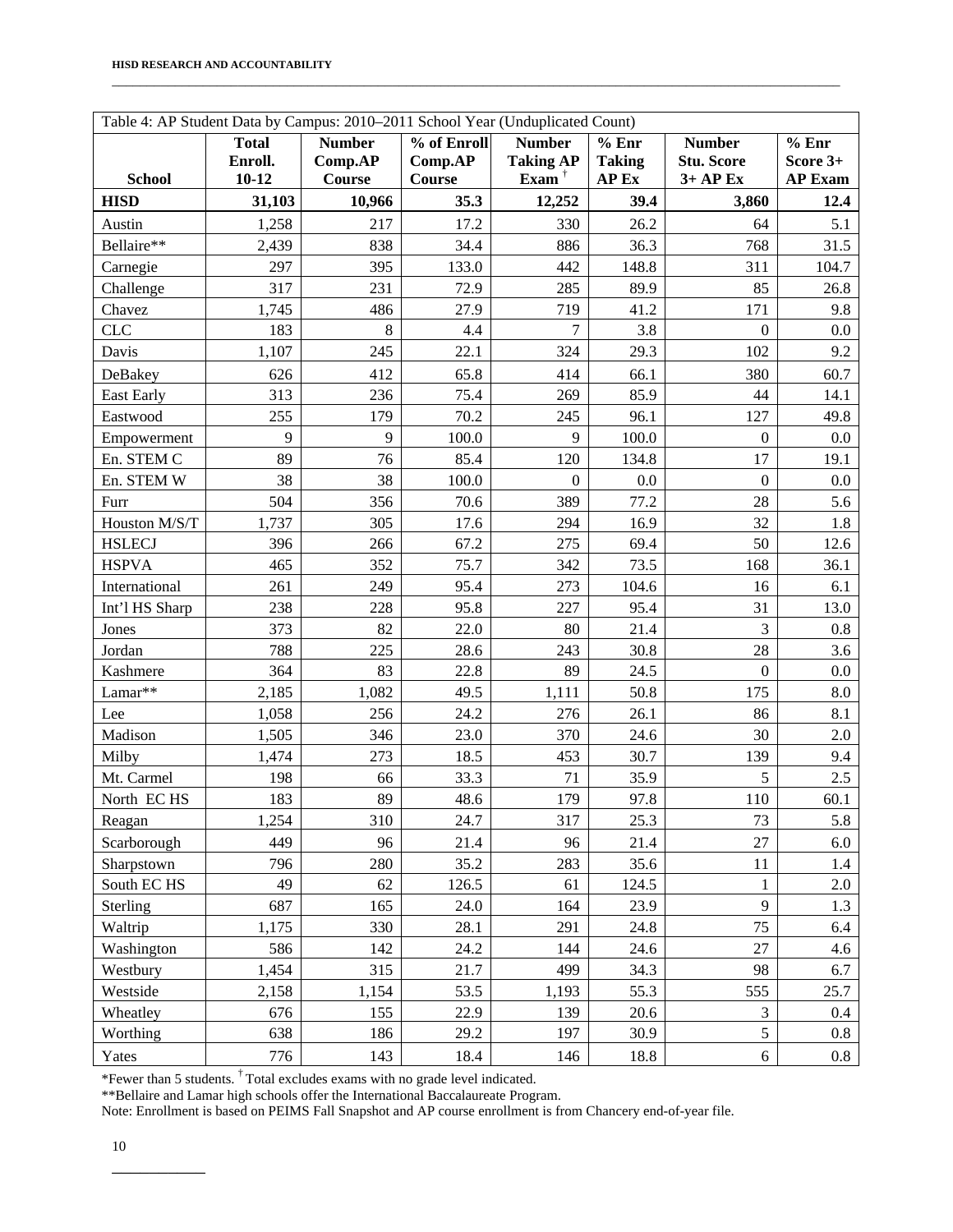• For the 2010–2011 school year, 24 HISD campuses had at least 25 percent of their students complete an AP course; 28 HISD campuses had at least 25 percent of their students take an AP exam, and eight campuses had at least 25 percent of their students score a 3 or higher on an AP exam.

**\_\_\_\_\_\_\_\_\_\_\_\_\_\_\_\_\_\_\_\_\_\_\_\_\_\_\_\_\_\_\_\_\_\_\_\_\_\_\_\_\_\_\_\_\_\_\_\_\_\_\_\_\_\_\_\_\_\_\_\_\_\_\_\_\_\_\_\_\_\_\_\_\_\_\_\_\_\_\_\_\_\_\_\_\_\_\_\_\_\_\_\_\_\_\_\_\_\_\_\_\_\_\_\_** 

#### **Campus Participation and Performance by Exam**

Analysis of districtwide participation focused on the number of students taking any of the possible 37 AP exams offered by the College Board. Results from 2010–2011 are presented in **Appendix A**. Additionally, the number of students taking each exam and the percent scoring a 3 or higher are presented for each exam. This Appendix contains unmasked small numbers and will be provided only to principals and campus-specific staff. It is not available in the public version of this report.

#### **AP Exam Participation and Performance by Campus**

Advanced Placement Course enrollment and exam data are presented by campus in **Appendix B**. Data analyzed are duplicated by exam and included the grade 10–12 enrollment on each campus, the number of AP courses offered, and the number and percent of AP courses completed (passed), and the number and percent of AP exams taken and scored at 3 or higher.

# **AP Scholar Awards**

The AP Program offers several AP Scholar Awards to recognize high school students who have demonstrated college-level achievement through AP courses and exams. This achievement is acknowledged on any score report that is sent to colleges the following fall. Notifications about AP Scholar Awards are sent to students and schools in October of each year. According to the College Board, the following descriptions are provided awards given:

- AP Scholar: Granted to students who receive scores of 3 or higher on three or more AP exams;
- AP Scholar with Honor: Granted to students who receive an average score of at least 3.25 on all AP Exams taken, **and** scores of 3 or higher on four or more of these exams;
- AP Scholar with Distinction: Granted to students who receive an average score of at least 3.5 on all AP Exams taken, **and** scores of 3 or higher on five or more of these exams; and
- National AP Scholar: Granted to students in the United States who receive an average score of at least 4 on all AP Exams taken, **and** scores of 4 or higher on eight or more of these exams.

AP Scholar Awards earned by HISD students for 2010 and 2011 are presented by campus and districtwide in **Appendix C.** The number of AP Scholar Awards presented to HISD students more than tripled from 325 in 2010 to 1,070 in 2011.

# **"Emerging Scholars" 8th and 9th Grade Participation and Performance**

Though Advanced Placement courses and exams are usually taken by high school upperclassmen, increasingly, students in middle school and ninth grade are beginning to take advantage of the opportunity to earn college credits early in their academic careers. The most common courses and exams taken by middle school students and high school underclassmen tend to be Human Geography, typically a ninthgrade course, and foreign language courses and exams, especially for students for whom English is a second language. Increasingly, eighth and ninth graders in HISD are participating in Advanced Placement programs. **Table 5** presents AP course and exam participation and performance for students in grades 8– 9. Counts presented in Table 5 are unduplicated.

 $\mathcal{L}_\mathcal{L}$  , which is a set of the set of the set of the set of the set of the set of the set of the set of the set of the set of the set of the set of the set of the set of the set of the set of the set of the set of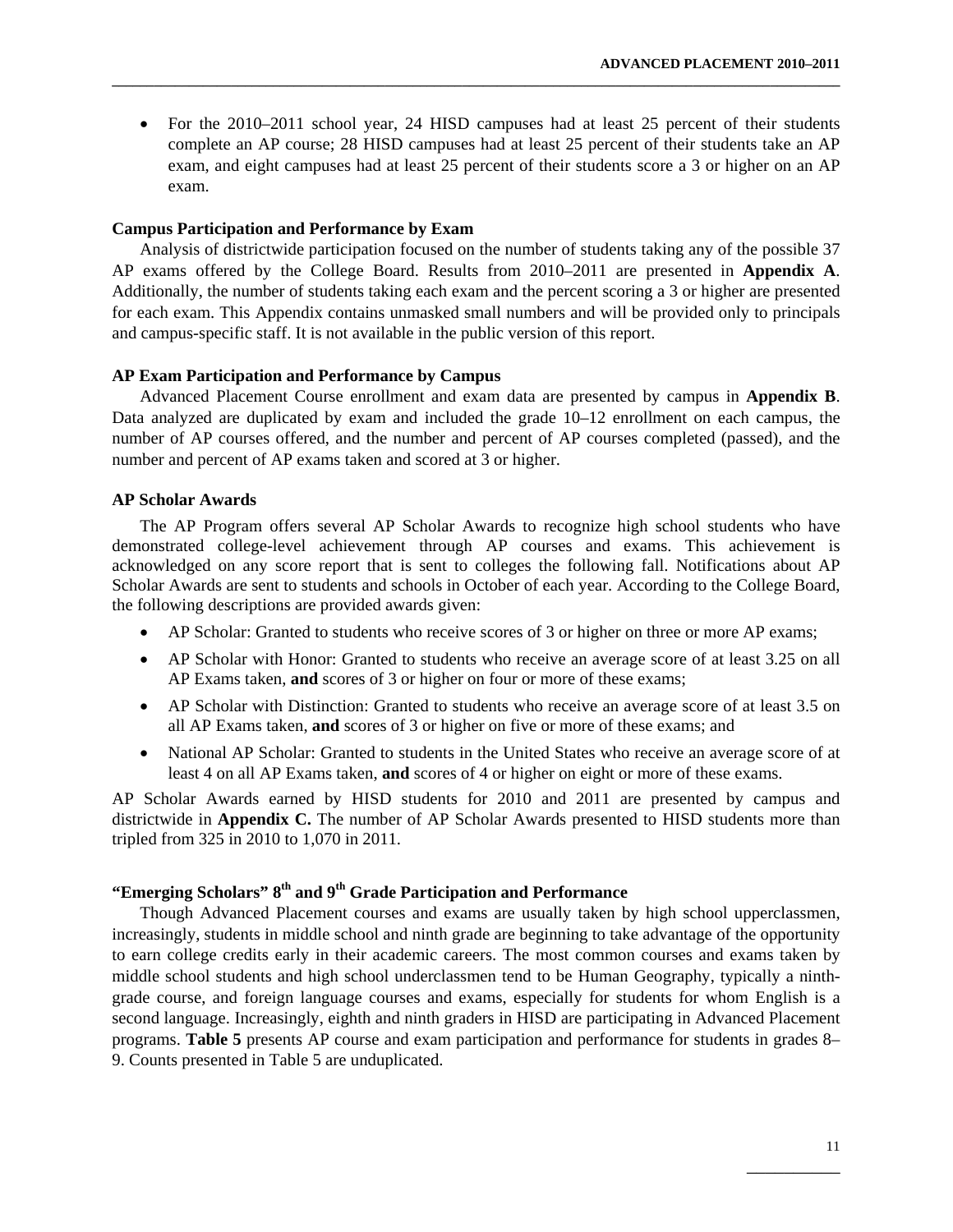|                |            | Table 5: 2011 $8th$ and 9 <sup>th</sup> Grade AP Participation and Performance |            |          |            |            |            |
|----------------|------------|--------------------------------------------------------------------------------|------------|----------|------------|------------|------------|
|                | N Enrolled | N Complete                                                                     | % Complete | N Taking | % Comp.    | N Score    | % Score    |
|                | AP Course  | AP Course                                                                      | AP Course  | AP Exam  | Taking AP  | $3+$ on AP | $3+$ on AP |
| Grade          |            |                                                                                |            |          | Exam       | Exam       | Exam       |
| 8 <sup>8</sup> | 299        | 293                                                                            | 98         | 299      | 102        | 196        | 66         |
| 9              | 1.428      | 1.248                                                                          | 87         | 1,868    | 150        | 458        | 25         |
| <b>Total</b>   | 1.727      | 1.541                                                                          | 89         | 2.165    | <b>140</b> | 654        | 30         |

\_\_\_\_\_\_\_\_\_\_\_\_\_\_\_\_\_\_\_\_\_\_\_\_\_\_\_\_\_\_\_\_\_\_\_\_\_\_\_\_\_\_\_\_\_\_\_\_\_\_\_\_\_\_\_\_\_\_\_\_\_\_\_\_\_\_\_\_\_\_\_\_\_\_\_\_\_\_\_\_\_\_\_\_\_\_\_\_\_\_\_\_\_\_\_\_\_\_\_\_\_\_\_\_

• In 2011, 1,727 district eighth and ninth graders enrolled in an AP course, and 1,541 (89%) of those students completed the course. A combined total of 2,165 HISD eighth and ninth graders took AP exams in 2011, and 30 percent of those exams were scored at a 3 or higher.

### **Conclusion**

The purpose of this report was to provide an examination of the participation and performance of HISD students on Advanced Placement exams and courses. The investigation was also designed to supply a comparison of current year AP results with the results from the previous year. The results from this report indicated that student participation on AP exams in the district increased from the previous year. In addition, enrollment in AP courses also increased in 2010–2011 from the previous school year. Though the percentage of students scoring a 3 or higher decreased slightly over the same time period and has decreased steadily over the past ten years, it is important to note that many more students are performing at this high level today. Notably, in 2001, 57 percent of just 3,769 AP exams taken by HISD students were scored at 3 or higher, and in 2011, 31 percent of 21,347 exams scored at this level, reflecting many more exams. More HISD students are being exposed to Advanced Placement courses and to the opportunity to earn college credit.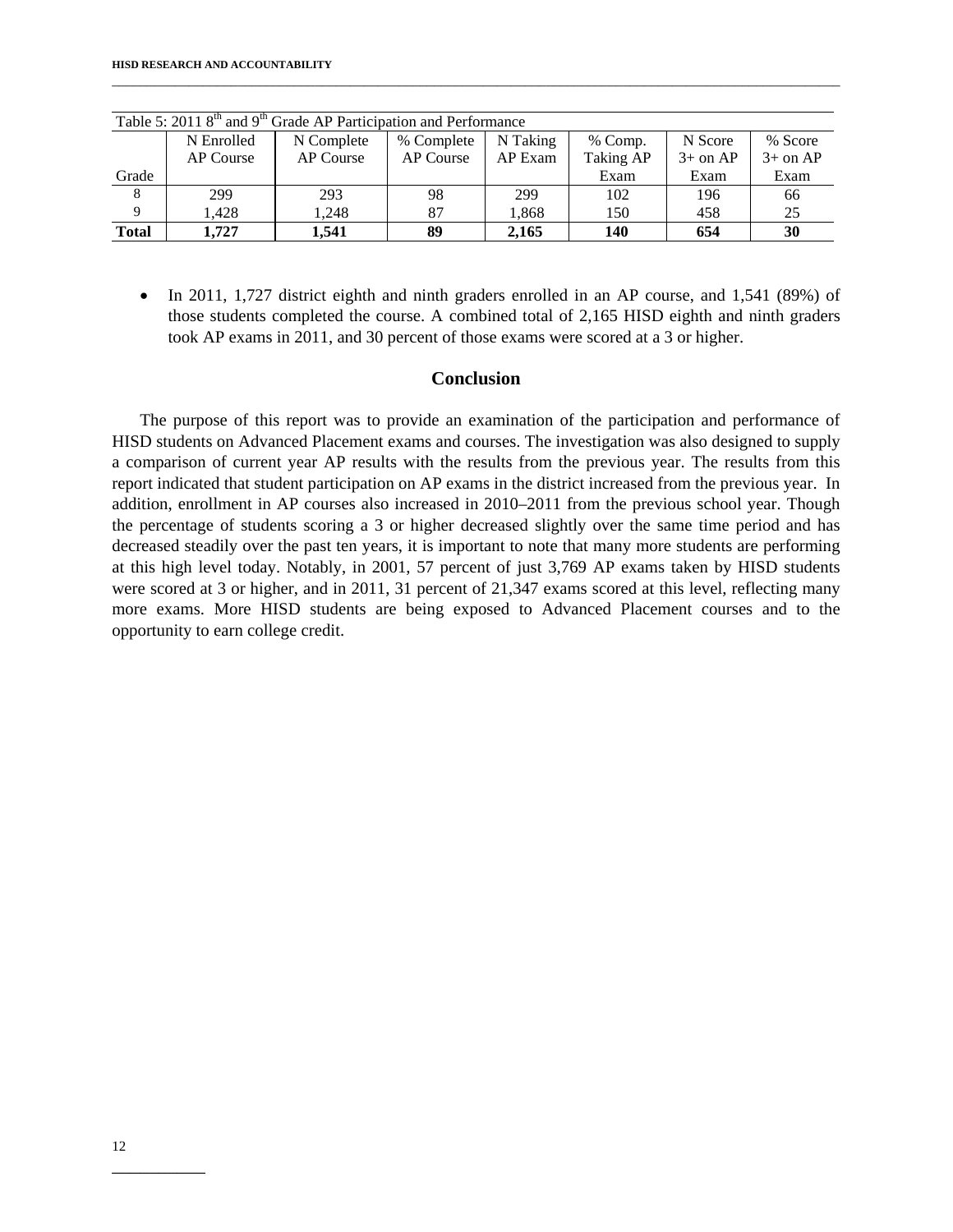| <b>AP Exam Title</b>       | <b>Scoring</b><br>3 or<br><b>Exams</b> | N<br>Higher<br>N<br><b>Taken</b><br>% Scoring<br>3 or Higher | Austin HS                       | <b>Bellaire</b><br>$\pm 0$                 | Carnegie Vanguard<br>$\frac{\pi}{6}$ | <b>Challenge</b><br>$\pm 0$                  | <b>Chavez</b><br>$\pm$      | Contemporary Learning Center HS | Davis HS                               | DeBakey HS                          | East Early College HS                 | Eastwood Academy                              | Empowerment College Prep HS | Energized for<br>E-STEM Central HS | Furr HS                                  | <b>High School LECJ</b> | High School PVA                   | Hope Academy | Houston Academy for International     | Houston Math/Sci./Tech.<br><b>Center</b> | Jones<br>공               | Jordan HS                            | Kashmere HS | Lamar HS                   | Lee HS                                                 | Madison HS            | <b>SH AGIIN</b>            | Mount Carmel Academy      | New Aspirations HS | North Houston Early College HS | Reagan HS                            | Scarborough HS                       | Additional Schools Appended<br>After Campus Totals |
|----------------------------|----------------------------------------|--------------------------------------------------------------|---------------------------------|--------------------------------------------|--------------------------------------|----------------------------------------------|-----------------------------|---------------------------------|----------------------------------------|-------------------------------------|---------------------------------------|-----------------------------------------------|-----------------------------|------------------------------------|------------------------------------------|-------------------------|-----------------------------------|--------------|---------------------------------------|------------------------------------------|--------------------------|--------------------------------------|-------------|----------------------------|--------------------------------------------------------|-----------------------|----------------------------|---------------------------|--------------------|--------------------------------|--------------------------------------|--------------------------------------|----------------------------------------------------|
| Art History                | 40<br>$\frac{1}{143}$                  | 28.0                                                         | $\overline{2}$                  | $\overline{4}$<br>$\star$                  | 13<br>18<br>72.2                     |                                              |                             |                                 | $\mathbf{1}$<br>15<br>6.7              |                                     |                                       |                                               |                             |                                    |                                          |                         |                                   |              | $\pmb{0}$<br>20<br>0.0                |                                          |                          | $\star$<br>$\mathbf{1}$<br>$\star$   |             | $\pmb{0}$<br>$45\,$<br>0.0 |                                                        |                       |                            |                           |                    |                                | $\star$<br>$\sqrt{2}$                |                                      |                                                    |
| Art: Studio Art-2-D Design | $\frac{28}{53}$                        | 52.8                                                         | $\overline{3}$                  | $\sqrt{5}$<br>$\overline{5}$<br>100.0100.0 | $\sqrt{5}$<br>$\overline{5}$         |                                              | 3                           |                                 |                                        |                                     |                                       | $\overline{2}$                                |                             |                                    |                                          |                         |                                   |              |                                       | $\overline{2}$<br>10<br>20.0             |                          |                                      |             |                            | $\overline{4}$                                         |                       |                            |                           |                    |                                | $\mathbf{1}$                         |                                      |                                                    |
| Art: Studio Art-3-D Design | $\overline{2}$                         |                                                              |                                 |                                            |                                      |                                              |                             |                                 |                                        |                                     |                                       |                                               |                             |                                    |                                          |                         |                                   |              |                                       |                                          |                          |                                      |             |                            |                                                        |                       |                            |                           |                    |                                |                                      |                                      |                                                    |
| Art: Studio Art-Drawing    | $\frac{13}{42}$                        | 31.0                                                         | $\mathbf 0$<br>13<br>0.0        | $\overline{3}$                             | $\overline{1}$<br>$\pmb{\ast}$       |                                              | 3<br>$\star$                |                                 |                                        | $\star$<br>$\mathbf{1}$<br>$\star$  |                                       | $\star$<br>$\overline{\mathbf{3}}$<br>$\star$ |                             |                                    |                                          |                         |                                   |              |                                       | $\star$<br>$\mathbf{1}$                  |                          |                                      |             |                            |                                                        |                       |                            |                           |                    |                                | $\star$<br>$\overline{3}$<br>$\star$ | $\star$<br>$\overline{4}$<br>$\star$ |                                                    |
| Biology                    | $\frac{213}{621}$                      | 34.3                                                         | $\mathbf{1}$<br>$\overline{17}$ | 51<br>$\overline{63}$<br>5.9 81.0 54.5     | 12<br>$\overline{22}$                |                                              | $\overline{2}$<br>28<br>7.1 |                                 | $\mathbf{1}$<br>$\overline{27}$<br>3.7 | $\frac{99}{127}$<br>78.0 26.3 0.0   | $\frac{5}{19}$                        | $\mathbf{0}$<br>$\overline{8}$                |                             |                                    | 1<br>41<br>2.4                           |                         | 9<br>28<br>32.1                   |              | $\mathbf 0$<br>$\overline{20}$<br>0.0 |                                          |                          | $\star$<br>$\overline{4}$<br>$\star$ |             |                            | 1<br>$\overline{18}$<br>5.6                            | $\frac{0}{17}$<br>0.0 | $\mathbf{1}$<br>10<br>10.0 | $\overline{1}$<br>$\star$ |                    |                                | $\overline{2}$<br>17<br>$11.8$ 0.0   | $\mathbf 0$<br>$\overline{22}$       |                                                    |
| Calculus AB                | $\frac{310}{774}$                      | 40.1                                                         | $\mathbf{1}$<br>21              | 57<br>$\overline{74}$<br>4.8 77.0 93.3     | 14<br>15                             |                                              | 4<br>27<br>14.8             |                                 | 10<br>$\overline{23}$                  | 155<br>$\frac{1}{183}$<br>43.5 84.7 | $\frac{0}{36}$<br>0.0                 | $\mathbf{1}$<br>12<br>8.3                     | $\overline{2}$              | $\mathbf 0$<br>$\sqrt{5}$<br>0.0   | $\begin{array}{c}\n0 \\ 16\n\end{array}$ | 1<br>9                  | 14<br>24<br>$\big $ 0.0 11.1 58.3 |              |                                       | $\sqrt{2}$<br>21<br>9.5                  | $\mathbf{1}$             | $\pmb{0}$<br>$\bf8$<br>0.0           |             | $\overline{4}$<br>70       | $\overline{5}$<br>$\overline{24}$<br>5.7 20.8 0.0 23.1 | $\frac{0}{17}$        | $\overline{3}$<br>13       | $\star$<br>$\overline{4}$ |                    |                                | 12<br>15<br>80.0 0.0                 | $\mathbf 0$<br>$\overline{7}$        |                                                    |
| Calculus BC                | $\frac{167}{190}$                      | 87.9                                                         |                                 | 77<br>86<br>89.5 76.9                      | 10<br>13                             | $\pmb{\ast}$<br>$\mathbf{1}$<br>$\pmb{\ast}$ |                             |                                 |                                        | 26<br>26<br>100.0                   |                                       |                                               |                             |                                    |                                          |                         |                                   |              |                                       |                                          |                          |                                      |             | 8<br>$\overline{11}$       | 11<br>13<br>72.7 84.6                                  |                       |                            |                           |                    |                                |                                      |                                      |                                                    |
| Chemistry                  | $\frac{152}{523}$                      | 29.1                                                         |                                 | 81<br>98<br>82.7 66.7                      | 4<br>6                               |                                              | 0<br>40<br>0.0              |                                 |                                        | 50<br>$\overline{60}$<br>83.3       | $\begin{array}{c} 0 \\ 6 \end{array}$ | $\mathbf{1}$<br>15<br>$0.0 \, 6.7$            |                             | $\overline{0}$<br>54<br>0.0        | 0<br>40<br>0.0                           |                         |                                   |              | 0<br>26<br>0.0                        |                                          | $\mathbf 0$<br>19<br>0.0 |                                      |             |                            | $\mathbf{1}$<br>5<br>20.0                              |                       | 0<br>9<br>0.0              |                           |                    |                                | $\mathbf{1}$<br>8<br>12.5            |                                      |                                                    |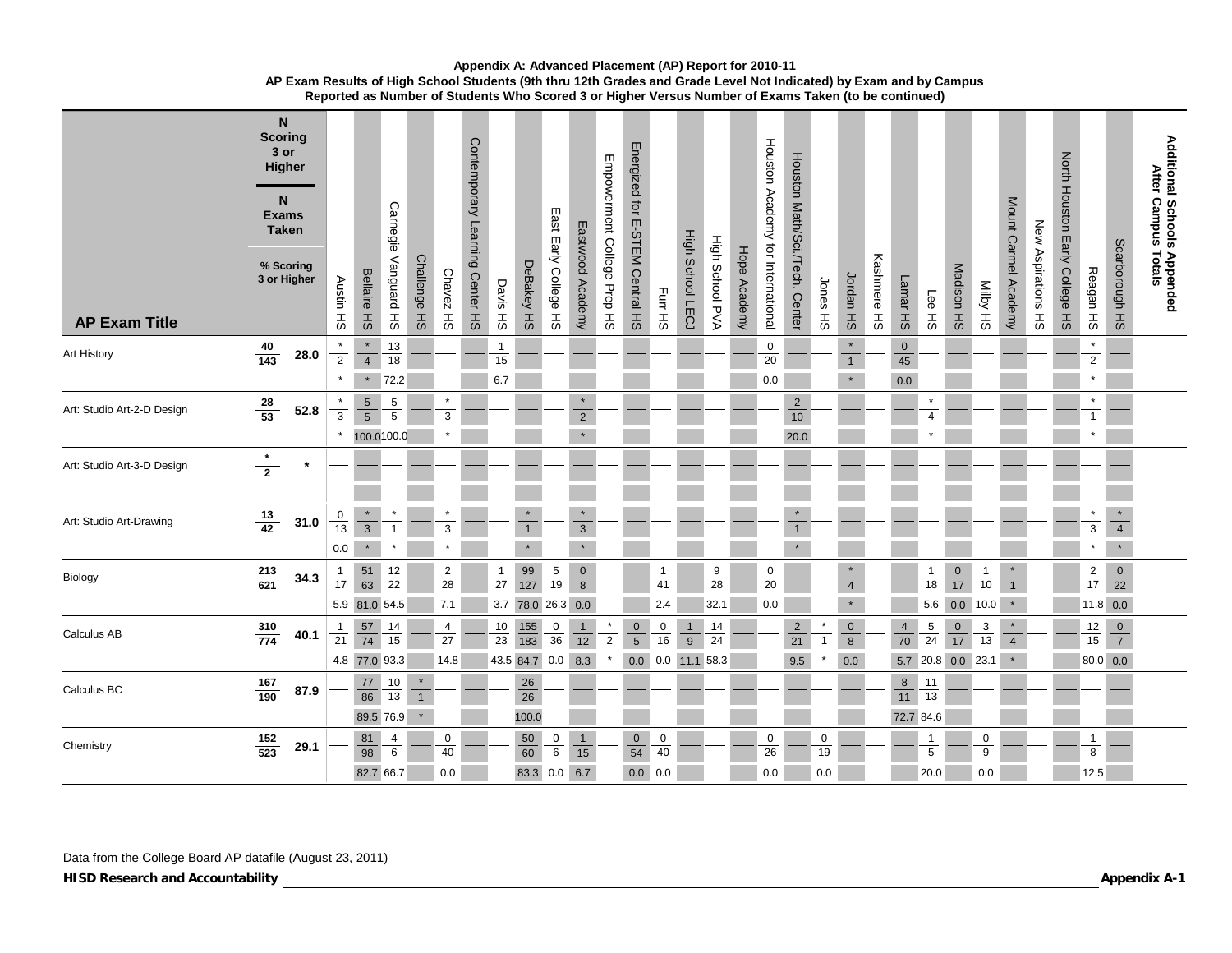| <b>AP Exam Title</b>             | <b>Scoring</b>     | N<br>3 or<br>Higher<br>N <sub>1</sub><br><b>Exams</b><br><b>Taken</b><br>% Scoring<br>3 or Higher | Austin HS            | <b>Bellaire HS</b>                                     | Carnegie<br>Vanguard HS | Challenge HS    | <b>Chavez</b><br>공    | Contemporary Learning Center HS | Davis HS                    | DeBakey HS                         | East Early College HS | Eastwood Academy                         | Empowerment College Prep HS | Energized<br>$\vec{Q}$<br>E-STEM Central HS | Furr HS                   | <b>High School LECJ</b>                        | High School PVA             | Hope Academy | Houston Academy for International | Horaton Math/Sci/Tech<br><b>Center</b>           | Jones HS       | Jordan HS                             | Kashmere HS    | Lamar HS | Lee HS                        | Madison HS                       | <b>SH AgilM</b>                      | Mount Carmel Academy              | New Aspirations HS | <b>North Houston</b><br>Early College HS | Reagan HS                       | Scarborough HS                                | Additional Schools Appended<br>After Campus Totals |
|----------------------------------|--------------------|---------------------------------------------------------------------------------------------------|----------------------|--------------------------------------------------------|-------------------------|-----------------|-----------------------|---------------------------------|-----------------------------|------------------------------------|-----------------------|------------------------------------------|-----------------------------|---------------------------------------------|---------------------------|------------------------------------------------|-----------------------------|--------------|-----------------------------------|--------------------------------------------------|----------------|---------------------------------------|----------------|----------|-------------------------------|----------------------------------|--------------------------------------|-----------------------------------|--------------------|------------------------------------------|---------------------------------|-----------------------------------------------|----------------------------------------------------|
| Chinese Language & Culture       | $\frac{49}{61}$    | 80.3                                                                                              |                      | 35<br>38<br>92.1                                       |                         |                 |                       |                                 |                             |                                    |                       |                                          |                             |                                             |                           |                                                | $\mathbf{1}$                |              |                                   |                                                  |                |                                       |                |          |                               |                                  |                                      |                                   |                    |                                          |                                 |                                               |                                                    |
| Computer Science A               | $\frac{51}{154}$   | 33.1                                                                                              |                      | 33<br>86<br>38.4 76.9                                  | $10$<br>13              |                 |                       |                                 |                             |                                    |                       | $\star$<br>$\mathbf{1}$                  |                             |                                             |                           |                                                |                             |              |                                   |                                                  |                |                                       |                |          |                               |                                  |                                      |                                   |                    |                                          | $\mathbf{1}$<br>45<br>2.2       |                                               |                                                    |
| <b>Computer Science AB</b>       |                    |                                                                                                   |                      |                                                        |                         |                 |                       |                                 |                             |                                    |                       |                                          |                             |                                             |                           |                                                |                             |              |                                   |                                                  |                |                                       |                |          |                               |                                  |                                      |                                   |                    |                                          |                                 |                                               |                                                    |
| Economics: Macroeconomics        | $\frac{345}{984}$  | 35.1                                                                                              |                      | $\frac{0}{6}$ $\frac{206}{248}$<br>0.0 83.1 63.6       | $\overline{7}$<br>11    |                 | 0<br>18<br>0.0        |                                 | $\mathbf{1}$<br>54          | 36<br>$\overline{47}$<br>1.9 76.6  |                       |                                          |                             |                                             |                           | 11<br>$\overline{52}$                          | 30<br>54<br>21.2 55.6       |              |                                   | 11<br>36<br>30.6 0.0                             | 0<br>16        |                                       | 0<br>16<br>0.0 |          | 9<br>37<br>24.3 0.0           | $\overline{0}$<br>$\overline{6}$ | $\mathbf{1}$<br>36<br> 2.8           |                                   |                    |                                          | $\mathbf{1}$<br>53<br>$1.9$ 6.7 | $\overline{1}$<br>15                          |                                                    |
| Economics: Microeconomics        | $\frac{80}{188}$   | 42.6                                                                                              |                      | 46<br>51<br>90.2 44.6                                  | 33<br>74                |                 |                       |                                 |                             | $\star$<br>$\mathbf{1}$<br>$\star$ |                       |                                          |                             | $\star$<br>$\mathbf{1}$<br>$\star$          |                           |                                                |                             |              |                                   |                                                  |                | $\mathbf{0}$<br>$\overline{7}$<br>0.0 |                |          |                               |                                  |                                      |                                   |                    |                                          |                                 |                                               |                                                    |
| English Language & Composition   | $\frac{706}{2587}$ | 27.3                                                                                              | 5<br>36              | 202<br>$\frac{1}{243}$<br>13.9 83.1 83.7 56.0 11.4 0.0 | $\frac{72}{86}$         | $\frac{14}{25}$ | 13<br>$\frac{1}{114}$ | $\frac{0}{7}$                   | $\overline{4}$<br>68<br>5.9 | $\frac{82}{88}$                    | $\frac{9}{101}$       | 9<br>$\frac{1}{74}$<br>93.2 8.9 12.2     |                             | 1<br>53<br>1.9                              | $\frac{1}{52}$<br>1.9     | $\overline{3}$<br>$\overline{87}$              | $\frac{74}{95}$<br>3.4 77.9 |              | $\frac{2}{36}$<br>5.6             | $\frac{2}{67}$<br>3.0                            | 0<br>16<br>0.0 | $\mathbf{1}$<br>91<br>1.1             | 0<br>21<br>0.0 |          | 13<br>$\frac{1}{124}$<br>10.5 | $\frac{3}{84}$<br>3.6            | 13<br>$\overline{116}$<br>$11.2$ 5.4 | $\overline{2}$<br>$\overline{37}$ |                    |                                          | 9<br>48<br>18.8 16.7            | 6<br>$\overline{36}$                          |                                                    |
| English Literature & Composition | $\frac{496}{1867}$ | 26.6                                                                                              | $\overline{1}$<br>32 | 166<br>$\overline{204}$<br>3.1 81.4 73.8 29.5 7.7      | $\frac{59}{80}$         | $\frac{13}{44}$ | $\overline{4}$<br>52  | $\mathbf{1}$<br>$\star$         | 3<br>$\overline{74}$<br>4.1 | 63<br>69<br>91.3                   |                       | $\overline{4}$<br>$\overline{53}$<br>7.5 |                             | $\mathbf{1}$<br>$17$                        | $\frac{2}{67}$<br>5.9 3.0 | $\overline{5}$<br>$\overline{31}$<br>16.1 62.7 | 52<br>83                    |              | $\mathbf{1}$<br>43                | $\mathbf{1}$<br>$\overline{79}$<br>$2.3$ 1.3 0.0 | 0<br>29        | $6\phantom{1}$<br>63<br>$9.5$ 0.0     | 0<br>13        |          | 11<br>68<br>$16.2$ 1.7        | $\mathbf{1}$<br>$\overline{59}$  | 3<br>84<br>3.6                       | $\mathbf 0$<br>$\sqrt{6}$<br>0.0  |                    |                                          | 4<br>44                         | $\overline{4}$<br>$\overline{24}$<br>9.1 16.7 |                                                    |
| <b>Environmental Science</b>     | $\frac{186}{667}$  | 27.9                                                                                              |                      | 52<br>80<br>65.0 94.1                                  | 16<br>17                |                 | 0<br>20<br>0.0        |                                 |                             | $\star$<br>$\mathbf{1}$<br>$\star$ | 4<br>47<br>8.5        | $\mathbf 0$<br>19<br>$0.0\ 0.0$          | 0<br>9                      |                                             | $\mathbf{1}$<br>37        | $\mathbf 0$<br>44<br>$2.7 \quad 0.0$           |                             |              |                                   | $\mathbf 0$<br>32<br>0.0                         |                |                                       |                |          | $\mathbf{1}$<br>18            | $\pmb{0}$<br>10                  | 12<br>38<br>5.6 0.0 31.6 0.0         | $\mathbf 0$<br>16                 |                    |                                          | $\mathbf 0$<br>8<br>0.0         |                                               |                                                    |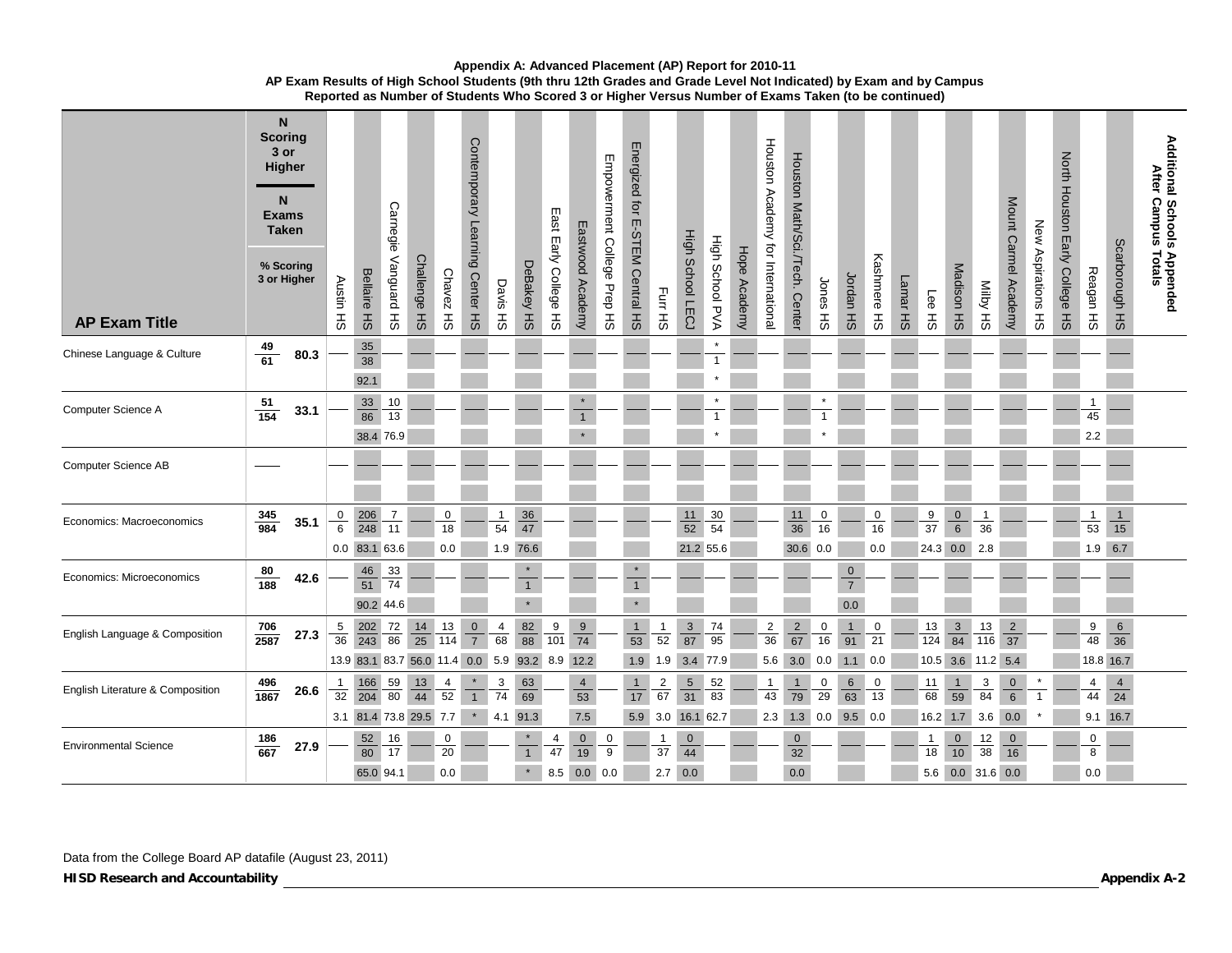| <b>AP Exam Title</b>                 |                    | N<br><b>Scoring</b><br>3 or<br>Higher<br>N<br><b>Exams</b><br><b>Taken</b><br>% Scoring<br>3 or Higher | Austin HS                | <b>Bellaire HS</b>                    | Carnegie Vanguard HS                           | Challenge HS                      | Chavez HS      | Contemporary Learning Center HS | Davis HS             | DeBakey HS                           | East Early College HS                  | Eastwood<br>Academy                             | Empowerment College Prep HS | Energized for<br>E-STEM Central HS | Furr HS                     | <b>High School LECJ</b>   | High School PVA  | Hope Academy                                  | Houston Academy for International | Houston Math/Sci./Tech. Center | Jones <sub>HS</sub> | Jordan HS      | Kashmere HS    | Lamar HS                                             | Lee HS         | Madison HS     | SH AqiiM                  | Mount Carmel Academy     | New Aspirations HS | North Houston Early College HS | Reagan HS                                    | Scarborough HS                   | Additional Schools Appended<br>After Campus Totals |
|--------------------------------------|--------------------|--------------------------------------------------------------------------------------------------------|--------------------------|---------------------------------------|------------------------------------------------|-----------------------------------|----------------|---------------------------------|----------------------|--------------------------------------|----------------------------------------|-------------------------------------------------|-----------------------------|------------------------------------|-----------------------------|---------------------------|------------------|-----------------------------------------------|-----------------------------------|--------------------------------|---------------------|----------------|----------------|------------------------------------------------------|----------------|----------------|---------------------------|--------------------------|--------------------|--------------------------------|----------------------------------------------|----------------------------------|----------------------------------------------------|
| European History                     | $\frac{35}{112}$   | 31.3                                                                                                   | $\mathbf 0$<br>12<br>0.0 | $\overline{4}$<br>$\star$             | $\frac{5}{5}$<br>100.0                         |                                   |                |                                 |                      | $\star$<br>$\overline{1}$<br>$\star$ | $\begin{array}{c} 0 \\ 10 \end{array}$ | $\overline{7}$<br>$\overline{14}$<br>$0.0$ 50.0 |                             |                                    |                             |                           |                  |                                               |                                   |                                |                     |                |                |                                                      |                |                |                           |                          |                    |                                | $\bf{0}$<br>$\overline{5}$<br>0.0            |                                  |                                                    |
| French Language                      | $\frac{19}{47}$    | 40.4                                                                                                   |                          | $\frac{14}{15}$<br>93.3 0.0           | 0<br>$\overline{8}$                            |                                   |                |                                 |                      | $\star$<br>$\overline{3}$            |                                        |                                                 |                             |                                    |                             |                           |                  |                                               |                                   |                                |                     |                |                |                                                      | $\overline{1}$ |                |                           |                          |                    |                                |                                              |                                  |                                                    |
| French Literature                    |                    |                                                                                                        |                          |                                       |                                                |                                   |                |                                 |                      |                                      |                                        |                                                 |                             |                                    |                             |                           |                  |                                               |                                   |                                |                     |                |                |                                                      |                |                |                           |                          |                    |                                |                                              |                                  |                                                    |
| German Language                      | $\frac{11}{16}$    | 68.8                                                                                                   |                          | $\overline{7}$<br>$11$<br>63.6        |                                                |                                   |                |                                 |                      | $\star$<br>$\mathbf{1}$<br>$\star$   |                                        |                                                 |                             |                                    |                             |                           |                  |                                               |                                   |                                |                     |                |                |                                                      |                |                |                           |                          |                    |                                |                                              |                                  |                                                    |
| Government & Politics: Comparative   | $\frac{2}{93}$     | $2.2$                                                                                                  |                          | $\star$<br>$\overline{2}$<br>$\star$  |                                                |                                   |                |                                 |                      |                                      |                                        |                                                 |                             |                                    |                             | $\mathbf{0}$<br>16<br>0.0 |                  |                                               |                                   |                                |                     |                |                |                                                      |                |                |                           |                          |                    |                                |                                              |                                  |                                                    |
| Government & Politics: United States | $\frac{377}{1529}$ | 24.7                                                                                                   |                          |                                       | $\frac{176}{246}$ $\frac{26}{78}$<br>71.5 33.3 |                                   | 0<br>21<br>0.0 |                                 | 0<br>$\overline{30}$ | $\frac{38}{55}$<br>$0.0$ 69.1        |                                        |                                                 |                             |                                    | $\overline{0}$<br>98<br>0.0 |                           | 26<br>67<br>38.8 |                                               |                                   | $\pmb{0}$<br>38                | $\frac{2}{20}$      | $\frac{0}{18}$ | $\frac{0}{20}$ | $\frac{18}{176}$<br>$0.0$ 10.0 0.0 0.0 10.2 24.3 0.0 | $\frac{9}{37}$ | $\frac{0}{99}$ | $\mathbf{1}$<br>35<br>2.9 | $\mathbf 0$<br>15<br>0.0 |                    |                                | $\mathbf{1}$<br>$\overline{52}$<br>$1.9$ 6.7 | $\mathbf{1}$<br>$\overline{15}$  |                                                    |
| Human Geography                      | $\frac{302}{1521}$ | 19.9                                                                                                   | 0<br>$\overline{19}$     | $\frac{25}{31}$<br>0.0 80.6 55.8 11.4 |                                                | $\frac{82}{147}$ $\frac{13}{114}$ |                |                                 |                      |                                      |                                        | 8<br>19<br>42.1                                 |                             | $\mathbf 0$<br>32                  | 62<br>0.0 1.6               |                           |                  | $\pmb{\star}$<br>$\mathbf{1}$<br>$\pmb{\ast}$ | $\overline{2}$<br>100<br>2.0      |                                |                     |                | 0<br>11        | 95<br>497<br>$0.0$ 19.1                              |                |                | 6<br>10<br>60.0           |                          |                    | $20\,$<br>85<br>23.5 7.4 0.0   | $\frac{2}{27}$                               | $\overline{0}$<br>$\frac{1}{13}$ |                                                    |
| Italian Language & Culture           |                    |                                                                                                        |                          |                                       |                                                |                                   |                |                                 |                      |                                      |                                        |                                                 |                             |                                    |                             |                           |                  |                                               |                                   |                                |                     |                |                |                                                      |                |                |                           |                          |                    |                                |                                              |                                  |                                                    |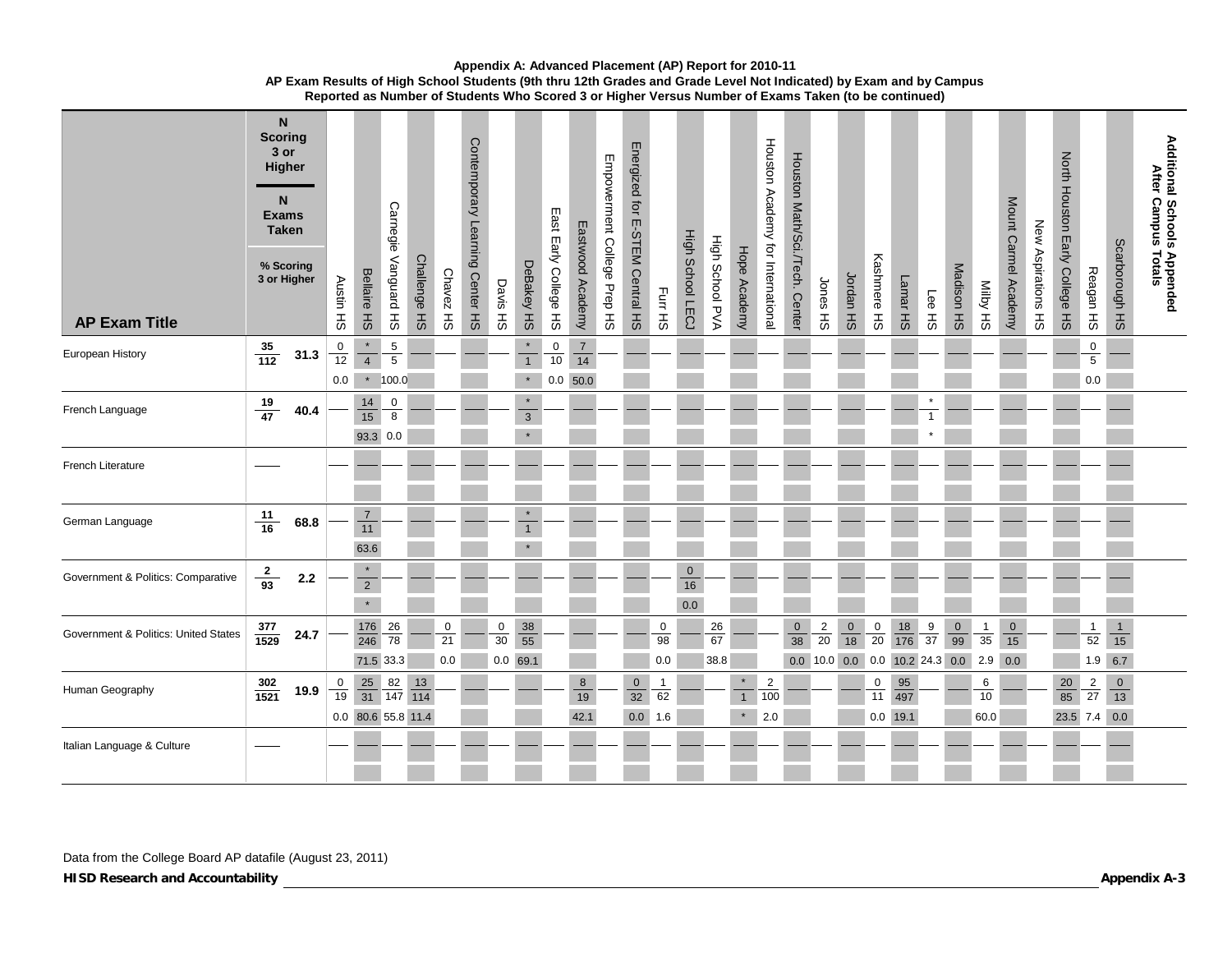| <b>AP Exam Title</b>               | <b>Scoring</b>    | N<br>$3$ or<br>Higher<br>N<br><b>Exams</b><br><b>Taken</b><br>% Scoring<br>3 or Higher | Austin HS      | Bellaire HS                              | Carnegie Vanguard HS           | Challenge HS | Chavez HS      | Contemporary Learning Center HS | Davis HS | DeBakey HS                                    | East Early College HS | Eastwood Academy          | Empowerment College Prep HS | Energized for E-STEM Central HS    | Furr HS                       | <b>High School LECJ</b>   | High School PVA        | Hope Academy | Houston Academy for International | Houston Math/Sci./Tech. Center | Jones HS | Jordan HS | Kashmere HS       | Lamar HS | Lee HS                     | Madison HS             | SH AqiiM                  | Mount Carmel Academy | New Aspirations HS | North Houston Early College HS | Reagan HS                    | Scarborough HS             | Additional Schools Appended<br>After Campus Totals |
|------------------------------------|-------------------|----------------------------------------------------------------------------------------|----------------|------------------------------------------|--------------------------------|--------------|----------------|---------------------------------|----------|-----------------------------------------------|-----------------------|---------------------------|-----------------------------|------------------------------------|-------------------------------|---------------------------|------------------------|--------------|-----------------------------------|--------------------------------|----------|-----------|-------------------|----------|----------------------------|------------------------|---------------------------|----------------------|--------------------|--------------------------------|------------------------------|----------------------------|----------------------------------------------------|
| Japanese Language & Culture        | $\frac{5}{10}$    | $\bf 50.0$                                                                             |                | $\overline{5}$<br>$\overline{7}$<br>71.4 |                                |              |                |                                 |          |                                               |                       |                           |                             |                                    |                               |                           |                        |              |                                   |                                |          |           |                   |          |                            |                        |                           |                      |                    |                                |                              |                            |                                                    |
| Latin: Literature                  |                   |                                                                                        |                |                                          |                                |              |                |                                 |          |                                               |                       |                           |                             |                                    |                               |                           |                        |              |                                   |                                |          |           |                   |          |                            |                        |                           |                      |                    |                                |                              |                            |                                                    |
| Latin: Vergil                      | $\frac{3}{16}$    | 18.8                                                                                   |                | $\frac{0}{9}$<br>0.0                     | $\pmb{\ast}$<br>$\overline{2}$ |              |                |                                 |          |                                               |                       |                           |                             |                                    |                               |                           |                        |              |                                   |                                |          |           |                   |          |                            |                        |                           |                      |                    |                                |                              |                            |                                                    |
| <b>Music Theory</b>                | $\frac{33}{70}$   | 47.1                                                                                   |                | 9<br>16<br>56.3                          |                                |              |                |                                 |          |                                               |                       |                           |                             | $\star$<br>$\mathbf{1}$<br>$\star$ |                               |                           | 20<br>20<br>100.0      |              |                                   |                                |          |           |                   |          |                            | $\pmb{0}$<br>12<br>0.0 | $\star$<br>$\overline{4}$ |                      |                    |                                |                              |                            |                                                    |
| Physics B                          | $\frac{130}{343}$ | 37.9                                                                                   | $\frac{1}{13}$ | $\frac{61}{77}$<br>7.7 79.2              |                                |              | 0<br>33<br>0.0 |                                 |          | 32<br>$\overline{34}$<br>94.1                 |                       | $\mathbf{1}$<br>14<br>7.1 |                             | $\overline{0}$<br>18               | $\pmb{0}$<br>31<br>$0.0\ 0.0$ |                           | $\frac{9}{10}$<br>90.0 |              | $\frac{0}{17}$<br>$0.0\ 0.0$      | $\mathbf 0$<br>$\overline{17}$ |          |           |                   |          |                            |                        | $\mathsf 0$<br>22<br>0.0  |                      |                    |                                | $6\overline{}$<br>12<br>50.0 |                            |                                                    |
| Physics C: Electricity & Magnetism | $\frac{31}{51}$   | 60.8                                                                                   |                | $\frac{13}{16}$<br>81.3 61.1             | 11<br>18                       |              |                |                                 |          | $\star$<br>$\overline{\mathbf{4}}$<br>$\star$ |                       |                           |                             |                                    |                               |                           |                        |              |                                   |                                |          |           |                   |          |                            |                        |                           |                      |                    |                                |                              |                            |                                                    |
| Physics C: Mechanics               | $\frac{44}{71}$   | 62.0                                                                                   |                | $\frac{16}{17}$<br>94.1 72.2             | 13<br>18                       |              |                |                                 |          | $\star$<br>$\overline{4}$<br>$\star$          |                       |                           |                             |                                    |                               |                           |                        |              |                                   | $\star$<br>$\overline{1}$      |          |           |                   |          | $\mathbf{1}$<br>10<br>10.0 |                        |                           |                      |                    |                                |                              |                            |                                                    |
| Psychology                         | $\frac{229}{382}$ | 59.9                                                                                   |                | 111<br>128<br>86.7                       |                                |              |                |                                 |          | $\frac{39}{52}$<br>75.0                       |                       | $\mathbf 0$<br>14<br>0.0  |                             |                                    | $\star$<br>$\overline{2}$     | $\star$<br>$\overline{1}$ |                        |              |                                   |                                |          |           | 0<br>6<br>$0.0\,$ |          | $\star$<br>$\mathbf{1}$    |                        |                           |                      |                    |                                | $\mathbf{1}$<br>19           | $\frac{4}{20}$<br>5.3 20.0 |                                                    |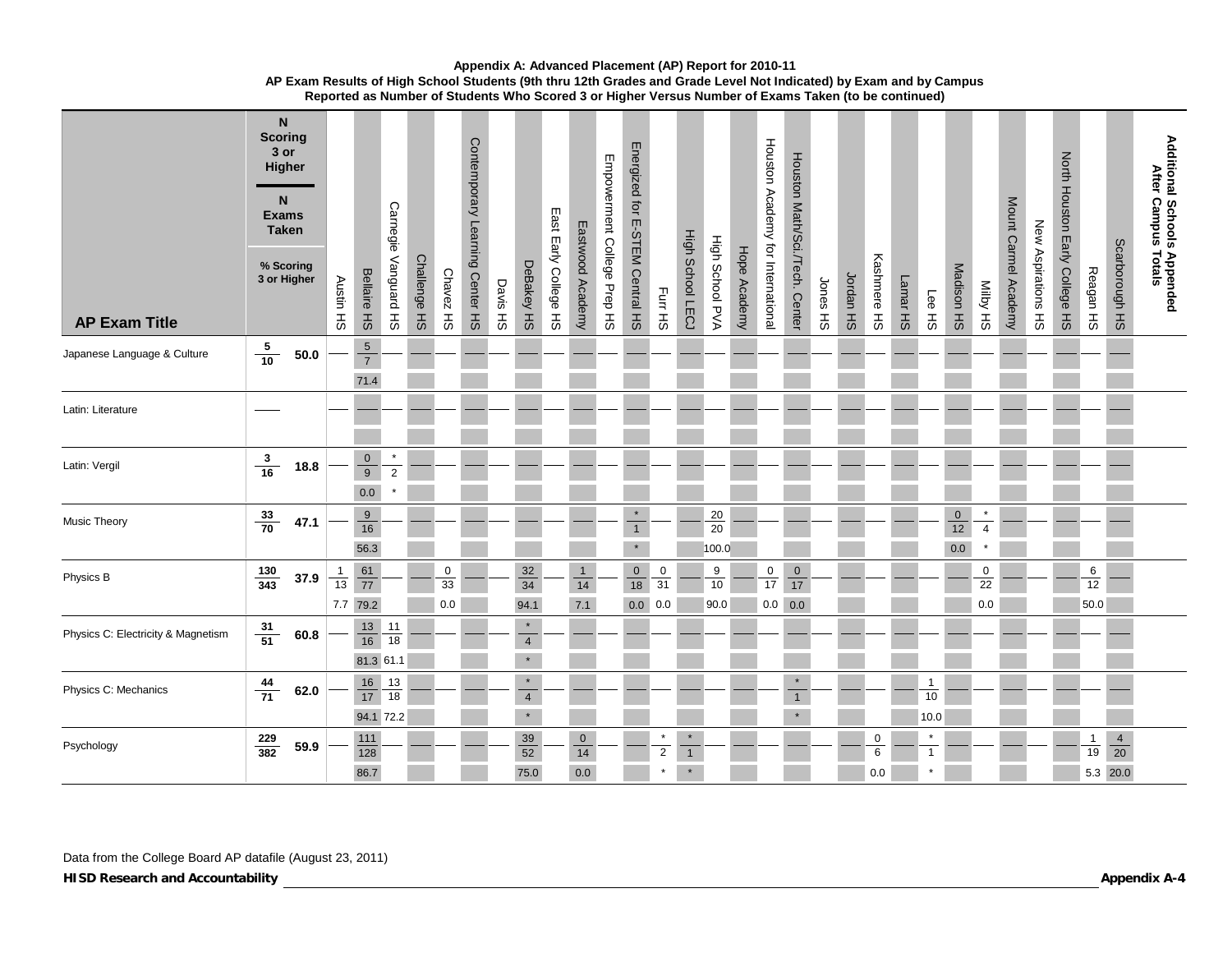|                       | N.<br><b>Scoring</b><br>3 or<br>Higher<br>N<br><b>Exams</b><br><b>Taken</b><br>% Scoring<br>3 or Higher |      | Austin           | <b>Bellaire</b>                                                     | Carnegie<br>Vanguard | <b>Challenge</b> | <b>Chavez</b>         | Contemporary Learning<br>Center HS | Davis HS              | DeBakey HS           | East<br>$\blacksquare$<br>ärly<br>College | Eastwood<br>Academy  | Empowerment College<br>Prep <sub>HS</sub> | Energized for E-STEM<br>Central HS | Furr HS              | High School LECJ                  | High School PVA | Hope Academy | Houston Academy for International | Houston Math/Sci./Tech.<br><b>Center</b> | Jones              | Jordan               | Kashmere      | Lamar HS                               | Lee             | Madison HS      | SH AgliM             | Mount Carmel Academy           | New<br>Aspirations | <b>North</b><br>Houston Early<br>College | Reagan HS       | Scarborough HS  | <b>Additional Schools</b><br><b>After</b><br><b>Campus</b><br>s Appended<br>Fotals |
|-----------------------|---------------------------------------------------------------------------------------------------------|------|------------------|---------------------------------------------------------------------|----------------------|------------------|-----------------------|------------------------------------|-----------------------|----------------------|-------------------------------------------|----------------------|-------------------------------------------|------------------------------------|----------------------|-----------------------------------|-----------------|--------------|-----------------------------------|------------------------------------------|--------------------|----------------------|---------------|----------------------------------------|-----------------|-----------------|----------------------|--------------------------------|--------------------|------------------------------------------|-----------------|-----------------|------------------------------------------------------------------------------------|
| <b>AP Exam Title</b>  |                                                                                                         |      | ŦЗ               | НS                                                                  | 공                    | $H_{\text{S}}$   | 풊                     |                                    |                       |                      | ŦЗ                                        |                      |                                           |                                    |                      |                                   |                 |              |                                   |                                          | ŦЗ                 | $H_{\text{S}}$       | $\frac{1}{2}$ |                                        | 공               |                 |                      |                                | <b>HS</b>          | $H_{\text{S}}$                           |                 |                 |                                                                                    |
| Spanish Language      | $\frac{1271}{2380}$                                                                                     | 53.4 | $\frac{54}{140}$ | $\frac{72}{111}$                                                    | $\frac{20}{26}$      | $\frac{46}{73}$  | 134<br>316            |                                    | $\frac{73}{111}$      | $\frac{45}{45}$      | $\frac{33}{46}$                           | $\frac{84}{108}$     |                                           | $\frac{15}{39}$                    | $\frac{24}{60}$      | $\frac{31}{37}$                   | 10<br>23        |              | $\frac{9}{16}$                    | $\frac{21}{32}$                          | $\frac{3}{9}$      | $\frac{20}{30}$      | 0<br>17       |                                        | $\frac{46}{60}$ | $\frac{26}{71}$ | $\frac{93}{243}$     | $\frac{3}{6}$                  |                    | 103<br>139                               | $\frac{31}{46}$ | $\frac{14}{22}$ |                                                                                    |
|                       |                                                                                                         |      |                  | 38.6 64.9 76.9 63.0 42.4                                            |                      |                  |                       |                                    |                       | 65.8 100.0 71.7 77.8 |                                           |                      |                                           | 38.5 40.0 83.8 43.5                |                      |                                   |                 |              |                                   | 56.3 65.6 33.3 66.7 0.0                  |                    |                      |               |                                        |                 |                 | 76.7 36.6 38.3 50.0  |                                |                    | 74.1 67.4 63.6                           |                 |                 |                                                                                    |
| Spanish Literature    | $\frac{98}{185}$                                                                                        | 53.0 | $\frac{4}{12}$   | 11<br>$\overline{36}$                                               | $\frac{0}{5}$        |                  | 27<br>$\overline{29}$ |                                    | 10<br>$\overline{24}$ |                      |                                           | $\bf8$<br>$9$        |                                           |                                    |                      | $5\phantom{.0}$<br>$6\phantom{.}$ |                 |              |                                   |                                          |                    |                      |               |                                        | 3<br>8          |                 | 6<br>$\overline{20}$ |                                |                    |                                          | $\frac{9}{13}$  |                 |                                                                                    |
|                       |                                                                                                         |      |                  | 33.3 30.6 0.0                                                       |                      |                  | 93.1                  |                                    | 41.7                  |                      |                                           | 88.9                 |                                           |                                    |                      | 83.3                              |                 |              |                                   |                                          |                    |                      |               |                                        | 37.5            |                 | 30.0                 |                                |                    |                                          | 69.2            |                 |                                                                                    |
| <b>Statistics</b>     | $\frac{229}{486}$                                                                                       | 47.1 | $\frac{0}{12}$   | $\frac{118}{142}$                                                   | 44<br>60             |                  | $\mathbf{1}$<br>13    |                                    | $\mathbf{1}$<br>20    | $\frac{25}{25}$      | $\frac{0}{11}$                            | 9<br>$\overline{14}$ |                                           |                                    |                      |                                   |                 |              | 0<br>36                           | $\mathbf{1}$<br>14                       |                    |                      |               |                                        | $\overline{1}$  |                 | $\frac{9}{18}$       | $\mathbf{1}$<br>$\overline{5}$ |                    |                                          | 0<br>11         |                 |                                                                                    |
|                       |                                                                                                         |      |                  | 0.0 83.1 73.3                                                       |                      |                  | 7.7                   |                                    |                       | 5.0 100.0 0.0 64.3   |                                           |                      |                                           |                                    |                      |                                   |                 |              | $0.0$ 7.1                         |                                          |                    |                      |               |                                        |                 |                 | 50.0 20.0            |                                |                    |                                          | 0.0             |                 |                                                                                    |
| United States History | $\frac{458}{2238}$                                                                                      | 20.5 | 1<br>43          | 218<br>248                                                          | 48<br>84             | $\overline{4}$   | $\overline{1}$<br>132 | $\mathbf 0$<br>$\overline{5}$      | $\frac{2}{46}$        | $\frac{64}{64}$      | $\frac{0}{6}$                             | $\frac{9}{72}$       |                                           | 1<br>54                            | $\overline{1}$<br>83 | 4<br>$\overline{78}$              | $\frac{25}{95}$ |              | $\frac{2}{23}$                    | $\mathbf{1}$<br>$\overline{55}$          | $\mathbf{1}$<br>23 | $\overline{1}$<br>80 | 0<br>18       |                                        | $\frac{3}{72}$  | $\frac{0}{89}$  | $\frac{8}{ }$<br>81  | $\mathbf 0$<br>$\frac{1}{20}$  |                    |                                          | $\frac{4}{57}$  | $\frac{1}{21}$  |                                                                                    |
|                       |                                                                                                         |      |                  | 2.3 87.9 57.1                                                       |                      |                  | 0.8                   | 0.0                                |                       | 4.3 100.0 0.0 12.5   |                                           |                      |                                           | 1.9                                | $1.2$                | 5.1                               | 26.3            |              | 8.7                               | 1.8                                      | 4.3                | 1.3                  | 0.0           |                                        | 4.2             | 0.0             | 9.9                  | 0.0                            |                    |                                          | 7.0             | 4.8             |                                                                                    |
|                       |                                                                                                         |      | 0                |                                                                     |                      |                  |                       |                                    | 9                     |                      |                                           | 10                   |                                           | $\overline{0}$                     | $\overline{1}$       | $\overline{2}$                    | 17              |              | $\mathbf{1}$                      | $\mathbf{1}$                             | 0                  | $\mathbf{1}$         | 0             | 51                                     | 5               | $\mathbf 0$     | 16                   |                                |                    |                                          | $\overline{9}$  | $\mathbf 0$     |                                                                                    |
| <b>World History</b>  | $\frac{543}{2941}$                                                                                      | 18.5 | 71               | $\frac{154}{177}$ $\frac{74}{128}$ $\frac{10}{117}$ $\frac{1}{164}$ |                      |                  |                       |                                    | 60                    | $\frac{70}{80}$      | $\frac{0}{101}$                           | $\overline{82}$      |                                           | $\overline{32}$                    | 91                   | $\overline{93}$                   | 129             |              | 38                                | $\overline{77}$                          | $\overline{9}$     | 51                   | 18            | 349                                    | $\overline{73}$ | 65              | 40                   |                                |                    |                                          | $\overline{71}$ | $\overline{9}$  |                                                                                    |
|                       |                                                                                                         |      |                  | 0.0 87.0 57.8 8.5 0.6                                               |                      |                  |                       |                                    |                       | 15.0 87.5 0.0 12.2   |                                           |                      |                                           |                                    | $0.0$ 1.1 2.2 13.2   |                                   |                 |              |                                   | $2.6$ 1.3 0.0                            |                    |                      |               | 2.0 0.0 14.6 6.8 0.0                   |                 |                 | 40.0                 |                                |                    |                                          | $12.7 \ 0.0$    |                 |                                                                                    |
| <b>TOTAL</b>          | $\frac{6657}{21347}$                                                                                    | 31.2 |                  | 69 2031 579<br>452 2576 940 378 1013                                |                      | 97 187           |                       | $\bf{0}$<br>13                     | 552 971               | 115 834              | 51<br>383                                 | 151<br>$\boxed{533}$ | 0<br>11                                   | 18<br>306 680                      | 32                   | 454 630                           | 62 288          |              | 17<br>375                         | 42<br>$480$ 143                          | -7                 | 29<br>353 140        | $\bf{0}$      | 176 119<br>1148 574                    |                 | 30              | 172<br>529 779 110   | $\bf8$                         |                    | 123 95<br>224 557                        |                 | $33\,$<br>208   |                                                                                    |
|                       |                                                                                                         |      |                  | 15.3 78.8 61.6 25.7 18.5 0.0 20.8 85.9 13.3 28.3 0.0                |                      |                  |                       |                                    |                       |                      |                                           |                      |                                           |                                    | 5.9 4.7 13.7 45.7    |                                   |                 |              | 4.5                               |                                          |                    |                      |               | 8.8 4.9 8.2 0.0 15.3 20.7 5.7 22.1 7.3 |                 |                 |                      |                                |                    | 54.9 17.1 15.9                           |                 |                 |                                                                                    |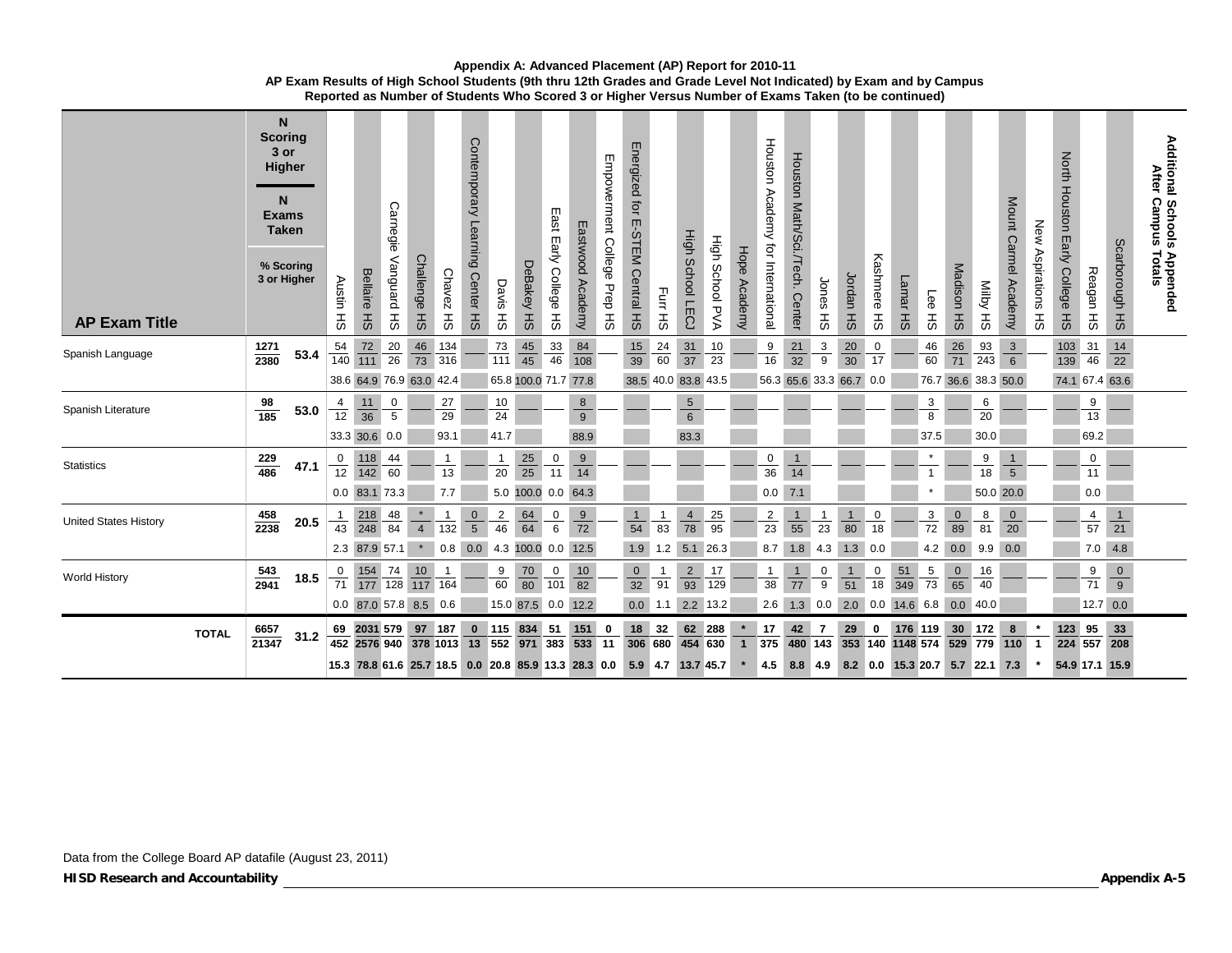| <b>AP Exam Title</b>       | ${\sf N}$<br><b>Scoring</b><br>3 or<br>Higher<br>N<br><b>Exams</b><br><b>Taken</b><br>% Scoring<br>3 or Higher |      | Sharpstown HS  | Sharpstown International HS        | South Early College | Sterling HS                                    | Waltrip HS                     | Washington HS                          | Westbury HS                  | Westside HS                              | Wheatley HS    | Worthing HS                        | Yates HS                         |  |  |  |  |  |  |  |  |  | End of Participating<br>High Schools |
|----------------------------|----------------------------------------------------------------------------------------------------------------|------|----------------|------------------------------------|---------------------|------------------------------------------------|--------------------------------|----------------------------------------|------------------------------|------------------------------------------|----------------|------------------------------------|----------------------------------|--|--|--|--|--|--|--|--|--|--------------------------------------|
| Art History                | $\frac{40}{143}$                                                                                               | 28.0 |                |                                    |                     |                                                |                                | $\mathbf{1}$<br>$\overline{5}$<br>20.0 |                              | $\frac{22}{26}$<br>84.6 0.0              | $\frac{0}{5}$  |                                    |                                  |  |  |  |  |  |  |  |  |  |                                      |
| Art: Studio Art-2-D Design | $\frac{28}{53}$                                                                                                | 52.8 |                |                                    |                     |                                                |                                |                                        |                              | 15<br>$\overline{20}$<br>75.0            |                |                                    |                                  |  |  |  |  |  |  |  |  |  |                                      |
| Art: Studio Art-3-D Design | $\star$<br>$\overline{2}$                                                                                      |      |                |                                    |                     |                                                |                                |                                        |                              | $\star$<br>$\overline{2}$<br>$\star$     |                |                                    |                                  |  |  |  |  |  |  |  |  |  |                                      |
| Art: Studio Art-Drawing    | $\frac{13}{42}$                                                                                                | 31.0 |                |                                    |                     |                                                |                                |                                        | $\overline{2}$               | $\overline{4}$<br>$\overline{5}$<br>80.0 |                |                                    | $\star$<br>$\sqrt{3}$<br>$\star$ |  |  |  |  |  |  |  |  |  |                                      |
| Biology                    | $\frac{213}{621}$                                                                                              | 34.3 | $\frac{0}{11}$ | $\frac{0}{23}$<br>$0.0\ 0.0$       |                     |                                                | $\mathbf 0$<br>10              | $\mathbf{1}$<br>$\bf{8}$<br>$0.0$ 12.5 |                              | $\frac{26}{39}$                          | $\frac{0}{11}$ | $\frac{0}{24}$<br>66.7 0.0 0.0 0.0 | $\overline{0}$<br>$\,6\,$        |  |  |  |  |  |  |  |  |  |                                      |
| Calculus AB                | $\frac{310}{774}$                                                                                              | 40.1 | $\frac{1}{22}$ | $\frac{1}{9}$<br>4.5 11.1          |                     | $\overline{0}$<br>9<br>0.0 21.1 50.0 11.1 37.8 | $\frac{4}{19}$                 | $\frac{5}{10}$                         | $\frac{1}{9}$                | $\frac{14}{37}$                          |                | $\overline{0}$<br>24<br>$0.0\ 0.0$ | 0<br>8                           |  |  |  |  |  |  |  |  |  |                                      |
| Calculus BC                | $\frac{167}{190}$                                                                                              | 87.9 |                |                                    |                     |                                                |                                |                                        |                              | 35<br>$40\,$<br>87.5                     |                |                                    |                                  |  |  |  |  |  |  |  |  |  |                                      |
| Chemistry                  | $\frac{152}{523}$                                                                                              | 29.1 |                | $\mathbf{1}$<br>$\sqrt{5}$<br>20.0 |                     | $\mathbf 0$<br>28<br>$0.0\quad 0.0\quad 28.6$  | $\mathbf 0$<br>$\overline{26}$ | $\frac{2}{7}$                          | $\mathbf{3}$<br>$\pmb{\ast}$ | 10<br>$\overline{19}$<br>52.6            |                | $\mathbf 0$<br>49<br>$0.0\,$       |                                  |  |  |  |  |  |  |  |  |  |                                      |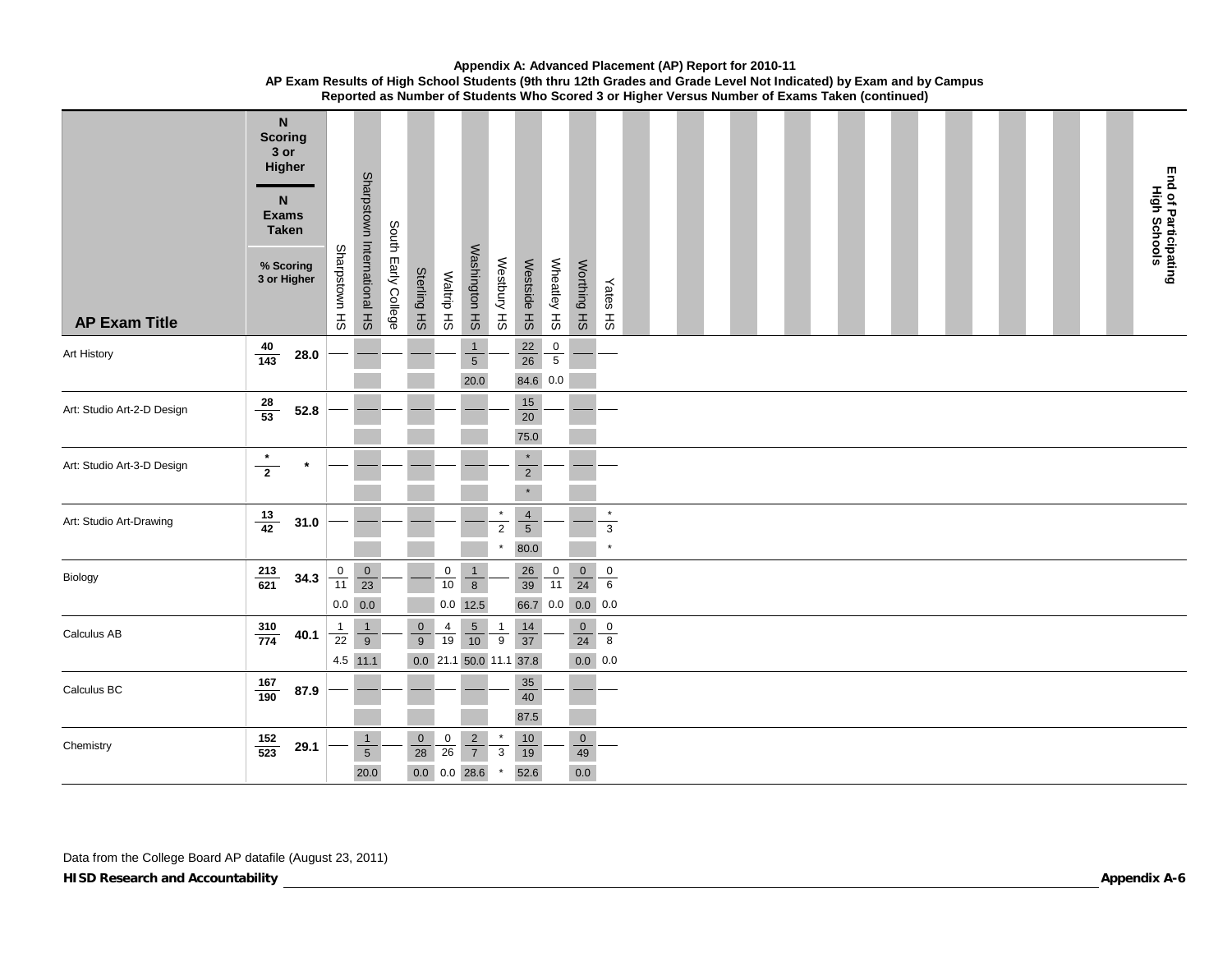| <b>AP Exam Title</b>             | <b>Scoring</b>     | $\mathsf{N}$<br>3 or<br>Higher<br>N.<br><b>Exams</b><br><b>Taken</b><br>% Scoring<br>3 or Higher | Sharpstown HS                          | Sharpstown International HS                      | South Early College | Sterling<br>$\pm 0$               | Waltrip HS                     | Washington HS                          | Westbury HS               | Westside HS                              | Wheatley<br>$\pm$     | Worthing HS                                          | Yates HS                 |  |  |  |  |  |  |  |  |  | End of Participating<br>High Schools |
|----------------------------------|--------------------|--------------------------------------------------------------------------------------------------|----------------------------------------|--------------------------------------------------|---------------------|-----------------------------------|--------------------------------|----------------------------------------|---------------------------|------------------------------------------|-----------------------|------------------------------------------------------|--------------------------|--|--|--|--|--|--|--|--|--|--------------------------------------|
| Chinese Language & Culture       | $\frac{49}{61}$    | 80.3                                                                                             |                                        | $10$<br>$\overline{11}$<br>90.9                  |                     |                                   |                                |                                        |                           | $\ensuremath{\mathsf{3}}$<br>11<br>27.3  |                       |                                                      |                          |  |  |  |  |  |  |  |  |  |                                      |
| Computer Science A               | $\frac{51}{154}$   | 33.1                                                                                             |                                        |                                                  |                     |                                   |                                |                                        |                           | $\overline{5}$<br>$\overline{7}$<br>71.4 |                       |                                                      |                          |  |  |  |  |  |  |  |  |  |                                      |
| Computer Science AB              |                    |                                                                                                  |                                        |                                                  |                     |                                   |                                |                                        |                           |                                          |                       |                                                      |                          |  |  |  |  |  |  |  |  |  |                                      |
| Economics: Macroeconomics        | $\frac{345}{984}$  | 35.1                                                                                             | $\mathbf{1}$<br>36<br>$2.8\,$          |                                                  |                     | $\overline{0}$<br>23<br>0.0 8.8   | 3<br>34                        |                                        | $\overline{2}$<br>40      | 25<br>$\frac{1}{126}$<br>5.0 19.8        |                       |                                                      | $\mathsf 0$<br>20<br>0.0 |  |  |  |  |  |  |  |  |  |                                      |
| Economics: Microeconomics        | $\frac{80}{188}$   | 42.6                                                                                             |                                        |                                                  |                     |                                   | $\overline{4}$                 |                                        | $\mathbf{1}$<br>31<br>3.2 |                                          | $\frac{0}{19}$<br>0.0 |                                                      |                          |  |  |  |  |  |  |  |  |  |                                      |
| English Language & Composition   | $\frac{706}{2587}$ | 27.3                                                                                             | $\begin{array}{c} 3 \\ 86 \end{array}$ | $\frac{3}{49}$<br>$3.5$ 6.1                      |                     | $\mathbf{0}$<br>28                | $\frac{19}{96}$                | $\frac{15}{49}$<br>$0.0$ 19.8 30.6 8.1 | 9<br>111                  | 115<br>$\overline{265}$                  | $\frac{1}{24}$        | $\mathbf{1}$<br>45<br>43.4 4.2 2.2 0.0               | $\overline{0}$<br>29     |  |  |  |  |  |  |  |  |  |                                      |
| English Literature & Composition | $\frac{496}{1867}$ | ${\bf 26.6}$                                                                                     | $\frac{1}{42}$                         | $\overline{0}$<br>$\overline{29}$<br>$2.4 \ 0.0$ |                     | $\overline{0}$<br>18              | $\frac{11}{90}$ $\frac{9}{37}$ |                                        | $\frac{3}{47}$            | $\frac{68}{175}$                         | $\frac{0}{19}$        | $\frac{0}{39}$<br>0.0 12.2 24.3 6.4 38.9 0.0 0.0 0.0 | $\overline{0}$<br>51     |  |  |  |  |  |  |  |  |  |                                      |
| <b>Environmental Science</b>     | $\frac{186}{667}$  | 27.9                                                                                             |                                        | $\mathbf{1}$<br>$11$<br>9.1                      |                     | $\overline{0}$<br>29<br>$0.0$ 5.3 | $\mathbf{1}$<br>19             |                                        | $\mathbf{1}$<br>44        | 96<br>163<br>2.3 58.9                    |                       |                                                      | 0<br>$\,$ 5 $\,$<br>0.0  |  |  |  |  |  |  |  |  |  |                                      |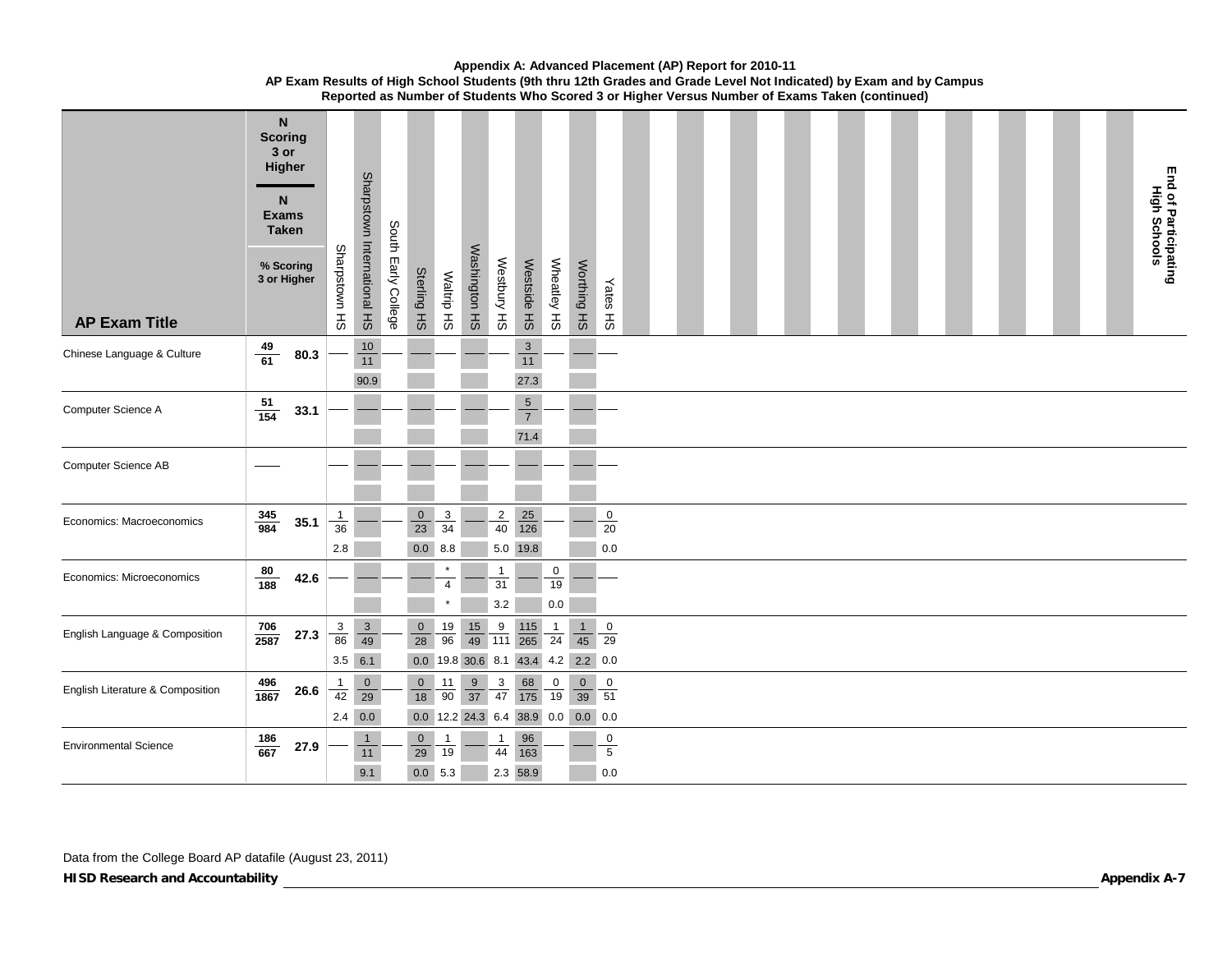| <b>AP Exam Title</b>                 | <b>Scoring</b>     | $\mathsf{N}$<br>3 or<br>Higher<br>N<br><b>Exams</b><br><b>Taken</b><br>% Scoring<br>3 or Higher | Sharpstown HS  | Sharpstown International HS     | South Early College | Sterling HS                         | Waltrip HS                             | Washington HS  | Westbury HS               | Westside HS                                         | Wheatley HS    | Worthing HS                                     | <b>Yates HS</b>                |  |  |  |  |  |  |  |  |  | End of Participating<br>High Schools |
|--------------------------------------|--------------------|-------------------------------------------------------------------------------------------------|----------------|---------------------------------|---------------------|-------------------------------------|----------------------------------------|----------------|---------------------------|-----------------------------------------------------|----------------|-------------------------------------------------|--------------------------------|--|--|--|--|--|--|--|--|--|--------------------------------------|
| European History                     | $\frac{35}{112}$   | 31.3                                                                                            |                |                                 |                     |                                     | $\mathbf{1}$<br>$\overline{7}$<br>14.3 |                | $\frac{10}{26}$           | $\begin{array}{c} 8 \\ 11 \end{array}$<br>38.5 72.7 |                | $\frac{0}{17}$<br>0.0                           |                                |  |  |  |  |  |  |  |  |  |                                      |
| French Language                      | $\frac{19}{47}$    | 40.4                                                                                            |                |                                 |                     |                                     |                                        |                |                           | $\overline{5}$<br>$\overline{20}$<br>25.0           |                |                                                 |                                |  |  |  |  |  |  |  |  |  |                                      |
| French Literature                    |                    |                                                                                                 |                |                                 |                     |                                     |                                        |                |                           |                                                     |                |                                                 |                                |  |  |  |  |  |  |  |  |  |                                      |
| German Language                      | $\frac{11}{16}$    | 68.8                                                                                            |                |                                 |                     |                                     |                                        |                |                           | $\star$<br>$\overline{\mathbf{4}}$<br>$\star$       |                |                                                 |                                |  |  |  |  |  |  |  |  |  |                                      |
| Government & Politics: Comparative   | $\frac{2}{93}$     | $2.2$                                                                                           |                |                                 |                     | $\pmb{0}$<br>$\overline{22}$<br>0.0 |                                        |                | $\mathbf{1}$<br>53<br>1.9 |                                                     |                |                                                 |                                |  |  |  |  |  |  |  |  |  |                                      |
| Government & Politics: United States | $\frac{377}{1529}$ | 24.7                                                                                            | $\frac{0}{34}$ | $\frac{1}{18}$<br>$0.0\, 5.6$   |                     |                                     | $6\phantom{.}6$<br>$\overline{18}$     | $\frac{1}{30}$ | $\frac{2}{54}$            | $\frac{68}{160}$                                    | $\frac{0}{12}$ | $\frac{0}{42}$<br>33.3 3.3 3.7 42.5 0.0 0.0 2.4 | $\overline{\phantom{0}}$<br>41 |  |  |  |  |  |  |  |  |  |                                      |
| Human Geography                      | $\frac{302}{1521}$ | 19.9                                                                                            | $\frac{0}{20}$ | $\frac{3}{68}$<br>$0.0$ 4.4 0.0 | $\frac{0}{12}$      |                                     |                                        |                | $\frac{2}{15}$            | $\frac{43}{212}$<br>13.3 20.3 0.0                   | $\frac{0}{26}$ |                                                 |                                |  |  |  |  |  |  |  |  |  |                                      |
| Italian Language & Culture           |                    |                                                                                                 |                |                                 |                     |                                     |                                        |                |                           |                                                     |                |                                                 |                                |  |  |  |  |  |  |  |  |  |                                      |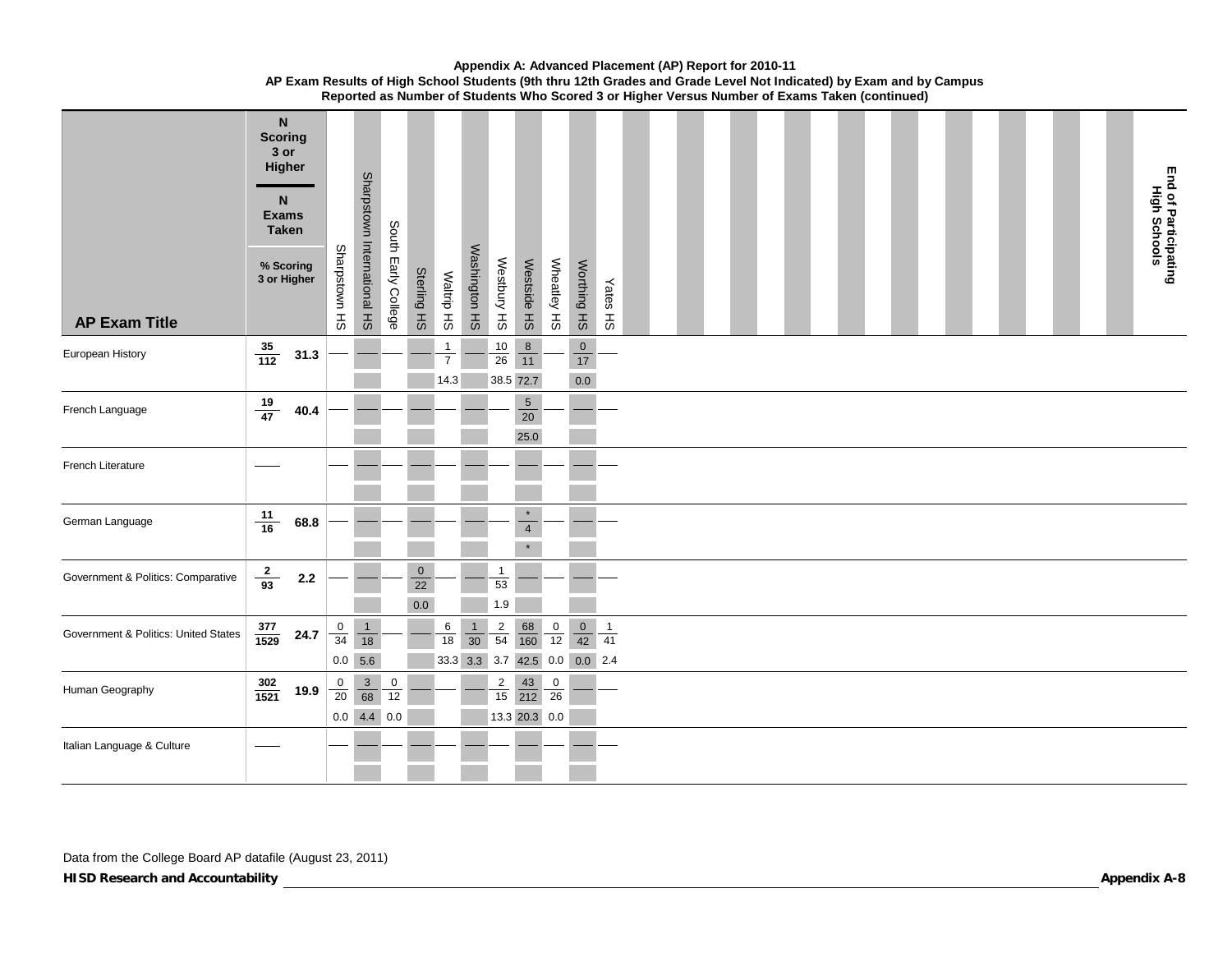| <b>AP Exam Title</b>               | <b>Scoring</b>    | $\mathsf N$<br>3 or<br>Higher<br>N.<br><b>Exams</b><br><b>Taken</b><br>% Scoring<br>3 or Higher | Sharpstown HS                                 | Sharpstown International HS | South Early College | Sterling HS                                     | Waltrip HS           | Washington HS                      | Westbury HS             | Westside HS                          | Wheatley HS | Worthing HS                             | Yates HS |  |  |  |  |  |  |  |  |  | End of Participating<br>High Schools |
|------------------------------------|-------------------|-------------------------------------------------------------------------------------------------|-----------------------------------------------|-----------------------------|---------------------|-------------------------------------------------|----------------------|------------------------------------|-------------------------|--------------------------------------|-------------|-----------------------------------------|----------|--|--|--|--|--|--|--|--|--|--------------------------------------|
| Japanese Language & Culture        | $\frac{5}{10}$    | $\bf 50.0$                                                                                      |                                               |                             |                     |                                                 |                      |                                    |                         | $\star$<br>$\overline{3}$<br>$\star$ |             |                                         |          |  |  |  |  |  |  |  |  |  |                                      |
| Latin: Literature                  |                   |                                                                                                 |                                               |                             |                     |                                                 |                      |                                    |                         |                                      |             |                                         |          |  |  |  |  |  |  |  |  |  |                                      |
| Latin: Vergil                      |                   | $\frac{3}{16}$ 18.8                                                                             |                                               |                             |                     |                                                 |                      |                                    |                         | $\frac{2}{5}$<br>40.0                |             |                                         |          |  |  |  |  |  |  |  |  |  |                                      |
| Music Theory                       | $\frac{33}{70}$   | 47.1                                                                                            |                                               |                             |                     | $\star$<br>$\overline{4}$                       |                      |                                    |                         | $\frac{4}{9}$<br>44.4                |             | $\star$<br>$\overline{4}$<br>$\star$    |          |  |  |  |  |  |  |  |  |  |                                      |
| Physics B                          | $\frac{130}{343}$ | 37.9                                                                                            | $\begin{array}{c} 0 \\ 20 \end{array}$<br>0.0 |                             |                     |                                                 |                      | $\,$ 5 $\,$<br>$\sqrt{5}$<br>100.0 |                         | 15<br>$\overline{20}$<br>75.0        |             |                                         |          |  |  |  |  |  |  |  |  |  |                                      |
| Physics C: Electricity & Magnetism | $\frac{31}{51}$   | 60.8                                                                                            |                                               |                             |                     |                                                 |                      |                                    |                         | $\overline{4}$<br>$13$<br>30.8       |             |                                         |          |  |  |  |  |  |  |  |  |  |                                      |
| Physics C: Mechanics               | $\frac{44}{71}$   | 62.0                                                                                            |                                               |                             |                     |                                                 |                      |                                    | $\mathbf{1}$<br>$\bf 8$ | $\frac{10}{13}$<br>12.5 76.9         |             |                                         |          |  |  |  |  |  |  |  |  |  |                                      |
| Psychology                         | $\frac{229}{382}$ | 59.9                                                                                            |                                               |                             |                     | $\overline{0}$<br>$\overline{12}$<br>$0.0$ 11.1 | $\overline{2}$<br>18 |                                    | $\frac{7}{17}$          | $\frac{65}{69}$<br>41.2 94.2         |             | $\overline{0}$<br>$\frac{1}{23}$<br>0.0 |          |  |  |  |  |  |  |  |  |  |                                      |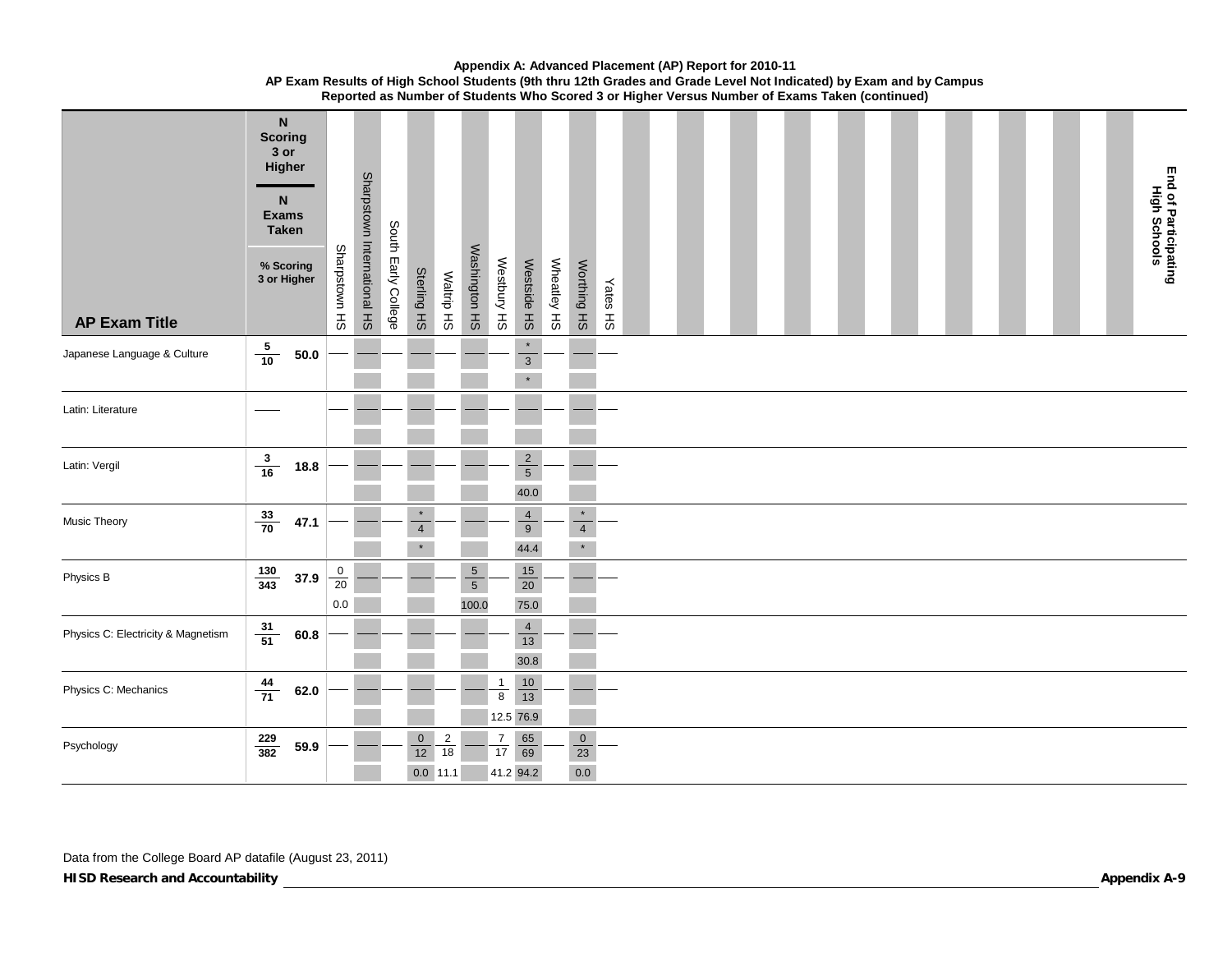| <b>AP Exam Title</b>         | $\mathsf{N}$<br><b>Scoring</b><br>3 or<br>Higher<br>N<br><b>Exams</b><br><b>Taken</b><br>% Scoring<br>3 or Higher |              | Sharpstown HS                                                          | Sharpstown International HS<br>South Early College                        | Sterling HS                                                                                       | Waltrip HS      | Washington HS                                        | Westbury HS             | Westside HS                     | Wheatley HS                           | Worthing HS                      | Yates HS                  |  |  |  |  |  |  |  |  |  | End of Participating<br>High Schools |
|------------------------------|-------------------------------------------------------------------------------------------------------------------|--------------|------------------------------------------------------------------------|---------------------------------------------------------------------------|---------------------------------------------------------------------------------------------------|-----------------|------------------------------------------------------|-------------------------|---------------------------------|---------------------------------------|----------------------------------|---------------------------|--|--|--|--|--|--|--|--|--|--------------------------------------|
| Spanish Language             | 1271<br>2380                                                                                                      | 53.4         | $rac{3}{7}$                                                            | $\frac{15}{30}$<br>$\overline{2}$                                         | $\frac{9}{19}$                                                                                    | $\frac{28}{45}$ | $\frac{5}{13}$                                       | $\frac{64}{204}$        | $\frac{125}{191}$               | $\frac{2}{16}$                        | $\overline{4}$<br>$\overline{8}$ | $\frac{5}{19}$            |  |  |  |  |  |  |  |  |  |                                      |
| Spanish Literature           | $\frac{98}{185}$                                                                                                  | 53.0         | 42.9 50.0                                                              |                                                                           |                                                                                                   |                 | 47.4 62.2 38.5 31.4 65.4 12.5 50.0 26.3              | $\star$<br>$\mathbf{1}$ | $\frac{15}{22}$<br>68.2         |                                       |                                  |                           |  |  |  |  |  |  |  |  |  |                                      |
| <b>Statistics</b>            | $\frac{229}{486}$                                                                                                 | 47.1         | $rac{3}{9}$<br>33.3 6.7                                                | $\frac{2}{30}$                                                            |                                                                                                   | 8<br>34<br>23.5 | $rac{*}{3}$<br>$\star$                               | $\frac{0}{9}$           | $\frac{5}{7}$<br>$0.0$ 71.4 0.0 | $\begin{array}{c} 0 \\ 8 \end{array}$ |                                  | $\overline{4}$<br>$\star$ |  |  |  |  |  |  |  |  |  |                                      |
| <b>United States History</b> | $\frac{458}{2238}$                                                                                                | ${\bf 20.5}$ | $\frac{0}{37}$<br>$\begin{array}{c} 0 \\ 81 \end{array}$<br>$0.0\ 0.0$ |                                                                           | $\mathbf 0$<br>$\overline{21}$                                                                    | $\frac{10}{64}$ | $\frac{4}{40}$<br>0.0 15.6 10.0 4.3 17.1 0.0 0.0 0.0 | $\frac{4}{93}$          | $\frac{44}{258}$                | $\frac{0}{27}$                        | $\frac{0}{30}$                   | $\frac{0}{34}$            |  |  |  |  |  |  |  |  |  |                                      |
| World History                | $\frac{543}{2941}$                                                                                                | $18.5$       | $\mathbf{1}$<br>83                                                     | $\begin{array}{c} 0 \\ 48 \end{array}$<br>$\mathbf{1}$<br>$\overline{46}$ | $\frac{0}{41}$                                                                                    | $\frac{4}{57}$  | $\frac{0}{48}$                                       | $\frac{11}{94}$         | $\frac{94}{306}$                | $\frac{0}{33}$                        | $\frac{0}{37}$                   | $\overline{0}$<br>23      |  |  |  |  |  |  |  |  |  |                                      |
| <b>TOTAL</b>                 | $\frac{6657}{21347}$                                                                                              | 31.2         | $\frac{13}{451}$ $\frac{38}{366}$                                      | $\mathbf{1}$<br>62                                                        | 1.2 2.2 0.0 0.0 7.0 0.0 11.7 30.7 0.0 0.0 0.0<br>2.9 10.4 1.6 3.5 17.9 19.6 14.1 42.0 1.5 1.5 2.5 | 9 97            | 254 541 255 861 2258 200 342 243                     |                         | 50 121 949                      | $\mathbf{3}$                          |                                  | $5 \t6$                   |  |  |  |  |  |  |  |  |  |                                      |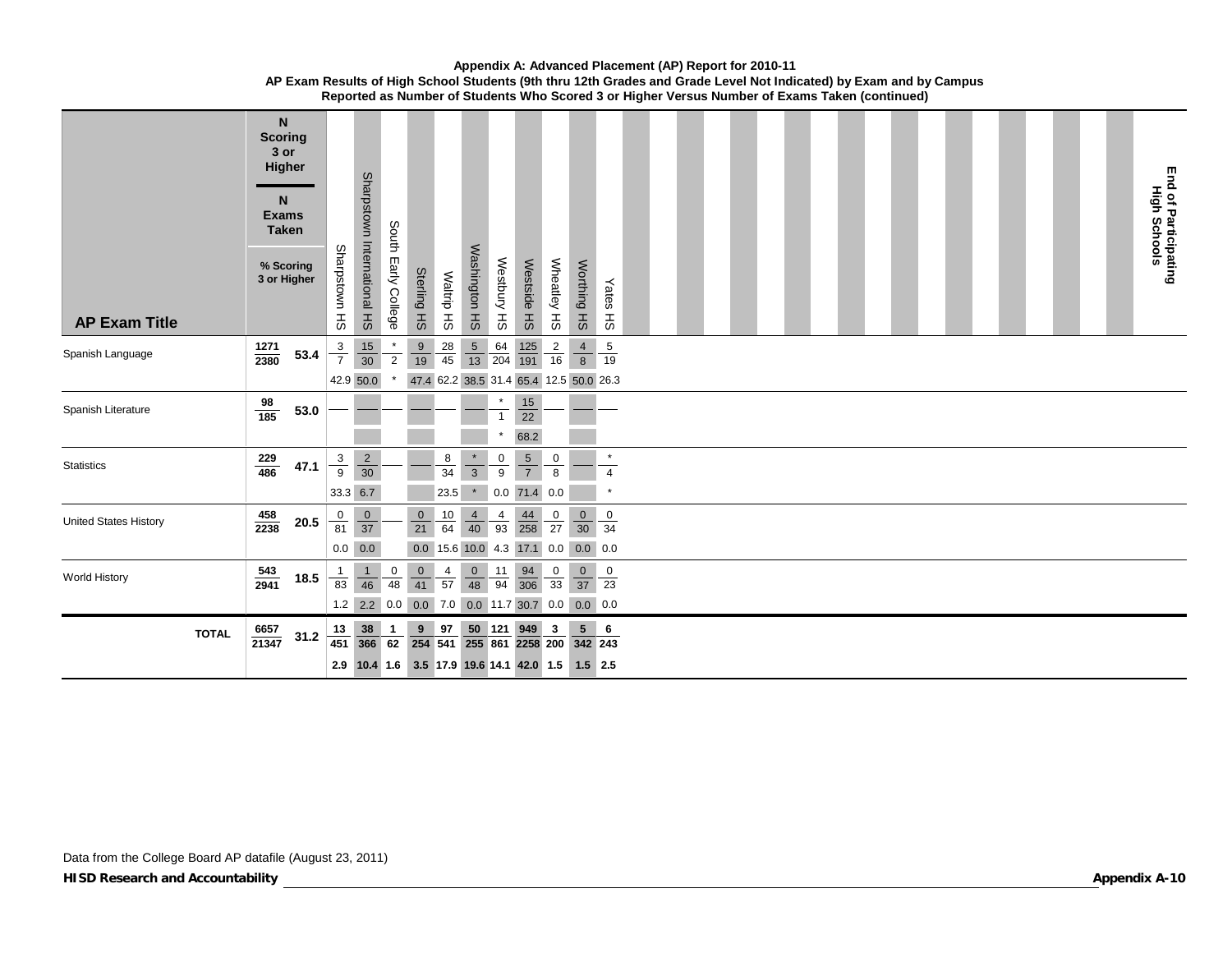| Appendix B: 2011 AP Course and Exam Data by Campus, Grades 9-12 (Duplicated Count) |                               |                                               |                                       |                                       |                                                          |                                                           |                                                             |                                                        |                                                    |  |  |  |  |
|------------------------------------------------------------------------------------|-------------------------------|-----------------------------------------------|---------------------------------------|---------------------------------------|----------------------------------------------------------|-----------------------------------------------------------|-------------------------------------------------------------|--------------------------------------------------------|----------------------------------------------------|--|--|--|--|
| <b>School</b>                                                                      | Grade<br>$10 - 12$<br>Enroll. | <b>AP</b><br><b>Courses</b><br><b>Offered</b> | <b>AP</b><br><b>Course</b><br>Enroll. | N Comp.<br><b>AP</b><br><b>Course</b> | % Comp.<br><b>AP</b><br><b>Course</b><br>(of AP<br>Enr.) | $\boldsymbol{\mathsf{N}}$<br><b>Exams</b><br><b>Taken</b> | Rate of<br><b>Exams</b><br><b>Taken</b><br>(by AP<br>Comp.) | N <sub>1</sub><br><b>Exams</b><br><b>Score</b><br>$3+$ | Rate of<br><b>Exams</b><br>$3+$<br>of AP<br>Comp.) |  |  |  |  |
| Austin                                                                             | 1,258                         | 15                                            | 347                                   | 312                                   | 89.9                                                     | 452                                                       | 144.9                                                       | 69                                                     | 22.1                                               |  |  |  |  |
| Bellaire <sup>†</sup>                                                              | 2,439                         | 19                                            | 2,189                                 | 2,152                                 | 98.3                                                     | 2,576                                                     | 119.7                                                       | 2,031                                                  | 94.4                                               |  |  |  |  |
| Carnegie                                                                           | 297                           | 24                                            | 927                                   | 867                                   | 93.5                                                     | 940                                                       | 108.4                                                       | 579                                                    | 66.8                                               |  |  |  |  |
| Challenge                                                                          | 317                           | $\overline{2}$                                | 273                                   | 231                                   | 84.6                                                     | 378                                                       | 163.6                                                       | 97                                                     | 42.0                                               |  |  |  |  |
| Chavez                                                                             | 1,745                         | 17                                            | 805                                   | 726                                   | 90.2                                                     | 1,013                                                     | 139.5                                                       | 187                                                    | 25.8                                               |  |  |  |  |
| <b>CLC</b>                                                                         | 183                           | $\overline{2}$                                | 12                                    | 12                                    | 100.0                                                    | 13                                                        | 108.3                                                       | $\mathbf{0}$                                           |                                                    |  |  |  |  |
| Davis                                                                              | 1,107                         | 12                                            | 483                                   | 444                                   | 91.9                                                     | 552                                                       | 124.3                                                       | 115                                                    | 25.9                                               |  |  |  |  |
| <b>DeBakey</b>                                                                     | 626                           | 15                                            | 1,013                                 | 984                                   | 97.1                                                     | 971                                                       | 98.7                                                        | 834                                                    | 84.8                                               |  |  |  |  |
| East Early Col.                                                                    | 313                           | $\,8\,$                                       | 349                                   | 305                                   | 87.4                                                     | 383                                                       | 125.6                                                       | 51                                                     | 16.7                                               |  |  |  |  |
| Eastwood                                                                           | 255                           | 14                                            | 346                                   | 311                                   | 89.9                                                     | 533                                                       | 171.4                                                       | 151                                                    | 48.5                                               |  |  |  |  |
| Empowerment                                                                        | 9                             | $\overline{2}$                                | 11                                    | 11                                    | 100.0                                                    | 11                                                        | 100.0                                                       | 0                                                      |                                                    |  |  |  |  |
| <b>E-STEM C</b>                                                                    | 89                            | $\overline{4}$                                | 155                                   | 119                                   | 76.8                                                     | 306                                                       | 257.1                                                       | 18                                                     | 15.1                                               |  |  |  |  |
| <b>E-STEM W</b>                                                                    | 38                            | $\mathbf{1}$                                  | 38                                    | 38                                    | 100.0                                                    | $\mathbf 0$                                               |                                                             | 0                                                      |                                                    |  |  |  |  |
| Furr                                                                               | 504                           | 11                                            | 753                                   | 639                                   | 84.9                                                     | 680                                                       | 106.4                                                       | 32                                                     | 5.0                                                |  |  |  |  |
| <b>Houston MST</b>                                                                 | 1,737                         | 12                                            | 535                                   | 482                                   | 90.1                                                     | 480                                                       | 99.6                                                        | 42                                                     | 8.7                                                |  |  |  |  |
| <b>HSLECJ</b>                                                                      | 396                           | 11                                            | 572                                   | 513                                   | 89.7                                                     | 454                                                       | 88.5                                                        | 62                                                     | 12.1                                               |  |  |  |  |
| <b>HSPVA</b>                                                                       | 465                           | 11                                            | 696                                   | 683                                   | 98.1                                                     | 630                                                       | 92.2                                                        | 288                                                    | 42.2                                               |  |  |  |  |
| International Ac.                                                                  | 261                           | 10                                            | 366                                   | 326                                   | 89.1                                                     | 375                                                       | 115.0                                                       | 17                                                     | 5.2                                                |  |  |  |  |
| Int'l Sharpstown                                                                   | 238                           | 11                                            | 400                                   | 363                                   | 90.8                                                     | 366                                                       | 100.8                                                       | 38                                                     | 10.5                                               |  |  |  |  |
| Jones                                                                              | 373                           | 8                                             | 150                                   | 149                                   | 99.3                                                     | 143                                                       | 96.0                                                        | $\overline{7}$                                         | 4.7                                                |  |  |  |  |
| Jordan                                                                             | 788                           | $\overline{7}$                                | 359                                   | 343                                   | 95.5                                                     | 353                                                       | 102.9                                                       | 29                                                     | 8.4                                                |  |  |  |  |
| Kashmere                                                                           | 364                           | $\overline{7}$                                | 154                                   | 152                                   | 98.7                                                     | 140                                                       | 92.1                                                        | $\pmb{0}$                                              |                                                    |  |  |  |  |
| $Lamar^{\dagger}$                                                                  | 2,185                         | 5                                             | 1,365                                 | 1,310                                 | 96.0                                                     | 1,148                                                     | 87.6                                                        | 176                                                    | 13.4                                               |  |  |  |  |
| Lee                                                                                | 1,058                         | 16                                            | 490                                   | 461                                   | 94.1                                                     | 574                                                       | 124.5                                                       | 119                                                    | 25.8                                               |  |  |  |  |
| Madison                                                                            | 1,505                         | 12                                            | 608                                   | 574                                   | 94.4                                                     | 529                                                       | 92.2                                                        | 30                                                     | 5.2                                                |  |  |  |  |
| Milby                                                                              | 1,474                         | 16                                            | 601                                   | 553                                   | 92.0                                                     | 779                                                       | 140.9                                                       | 172                                                    | 31.1                                               |  |  |  |  |
| Mt. Carmel                                                                         | 198                           | $\overline{7}$                                | 95                                    | 93                                    | 97.9                                                     | 110                                                       | 118.3                                                       | 8                                                      | 8.6                                                |  |  |  |  |
| Reagan                                                                             | 1,254                         | 21                                            | 601                                   | 564                                   | 93.8                                                     | 557                                                       | 98.8                                                        | 95                                                     | 16.8                                               |  |  |  |  |
| North EC HS                                                                        | 183                           | $\overline{c}$                                | 109                                   | 90                                    | 82.6                                                     | 224                                                       | 248.9                                                       | 123                                                    | 136.7                                              |  |  |  |  |
| Scarborough                                                                        | 449                           | 10                                            | 212                                   | 204                                   | 96.2                                                     | 208                                                       | 102.0                                                       | 33                                                     | 16.2                                               |  |  |  |  |
| Sharpstown                                                                         | 796                           | 11                                            | 467                                   | 444                                   | 95.1                                                     | 451                                                       | 101.6                                                       | 13                                                     | 2.9                                                |  |  |  |  |
| South EC HS                                                                        | 49                            | $\mathbf{1}$                                  | 62                                    | 62                                    | 100.0                                                    | 62                                                        | 100.0                                                       | $\star$                                                | 1.6                                                |  |  |  |  |
| Sterling                                                                           | 687                           | 12                                            | 282                                   | 258                                   | 91.5                                                     | 254                                                       | 98.4                                                        | 9                                                      | 3.5                                                |  |  |  |  |
| Waltrip                                                                            | 1,175                         | 15                                            | 665                                   | 614                                   | 92.3                                                     | 541                                                       | 88.1                                                        | 97                                                     | 15.8                                               |  |  |  |  |
| Washington                                                                         | 586                           | 13                                            | 327                                   | 286                                   | 87.5                                                     | 255                                                       | 89.2                                                        | 50                                                     | 17.5                                               |  |  |  |  |
| Westbury                                                                           | 1,454                         | 18                                            | 693                                   | 607                                   | 87.6                                                     | 861                                                       | 141.8                                                       | 121                                                    | 19.9                                               |  |  |  |  |
| Westside                                                                           | 2,158                         | 28                                            | 2,278                                 | 2,154                                 | 94.6                                                     | 2,258                                                     | 104.8                                                       | 949                                                    | 44.1                                               |  |  |  |  |
| Wheatley                                                                           | 676                           | 10                                            | 258                                   | 241                                   | 93.4                                                     | 200                                                       | 83.0                                                        | $\star$                                                | 1.2                                                |  |  |  |  |
| Worthing                                                                           | 638                           | 11                                            | 353                                   | 318                                   | 90.1                                                     | 342                                                       | 107.5                                                       | 5                                                      | 1.6                                                |  |  |  |  |
| Yates                                                                              | 776                           | 12                                            | 325                                   | 300                                   | 92.3                                                     | 243                                                       | 81.0                                                        | 6                                                      | 2.0                                                |  |  |  |  |
| Total*                                                                             | 31,103                        |                                               | 20,724                                | 19,295                                | 93.1                                                     | 21,345**                                                  | 110.6                                                       | 6,657                                                  | 34.5                                               |  |  |  |  |

Note: Exam and course counts presented are duplicated counts. A student may take more than one AP exam or course.<br><sup>†</sup> Bellaire and Lamar high schools offer the International Baccalaureate (IB) Program.

\*Not a sum of column values. Total represents the number of different AP courses offered districtwide.

\*\*21,345 total excludes 2 exams taken by students whose campus did not offer an AP course.